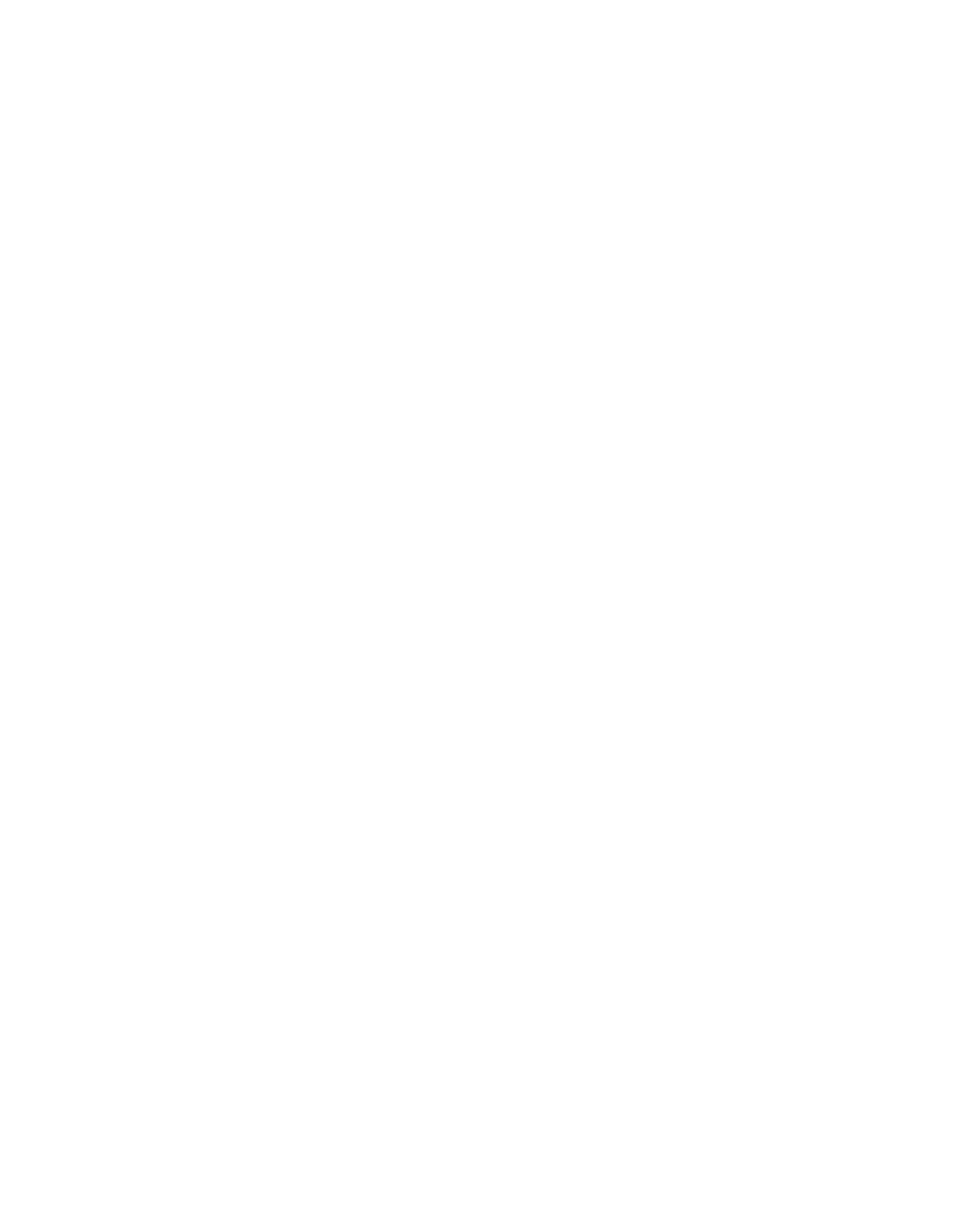## Message from the Comptroller

## December 2021

The Medicaid program provides a critical support for millions of New Yorkers, ensuring access to health care services for individuals and families across the State. A combination of federal and State Medicaid policy changes enacted over the past decade has contributed to a steep decline in the number of New Yorkers without health care coverage – from 2.2 million, or 11.4 percent, in 2008 to 1.0 million, or 5.2 percent, in 2019.

As a result of these actions, New York ranked  $8<sup>th</sup>$  lowest in the country for uninsured residents in 2019, an improvement from 20<sup>th</sup> in 2008. This is an achievement we can be proud of.



At the same time, Medicaid is the second largest category of State spending, estimated at \$27.8 billion - more than 33 percent of \$83.8 billion in total projected Medicaid spending - in State Fiscal Year (SFY) 2021-22, and inflation-adjusted, per-enrollee spending costs were trending higher even prior to the pandemic. As a result of the economic instability caused by the pandemic, monthly Medicaid enrollment swelled to more than 7 million people in February 2021. The Division of the Budget currently estimates that enrollment will decline by more than one million individuals in SFY 2022-23; however, should this reduction occur at a slower rate or should enrollment fail to decline by as much as projected, the State financial plan will incur additional costs.

This report details the growth in Medicaid enrollment before and during the pandemic, as well as evaluating those enrollment changes in relation to the economy's performance. The report also evaluates risks that could result from more enrollees remaining on Medicaid than projected, and offers recommendations for policy makers as we strive to effectively manage this essential program.

Thomas P. DiNapoli State Comptroller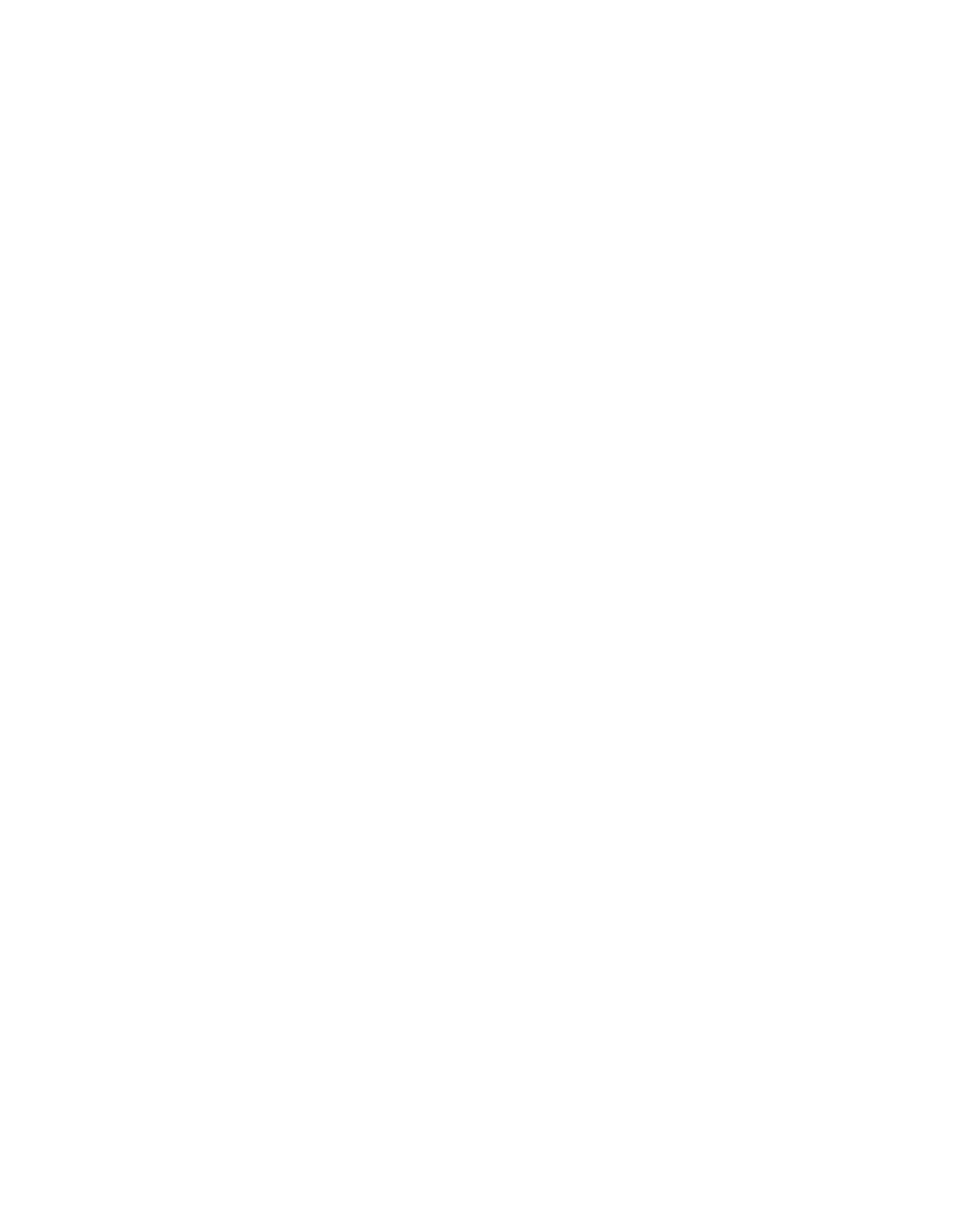## **Table of Contents**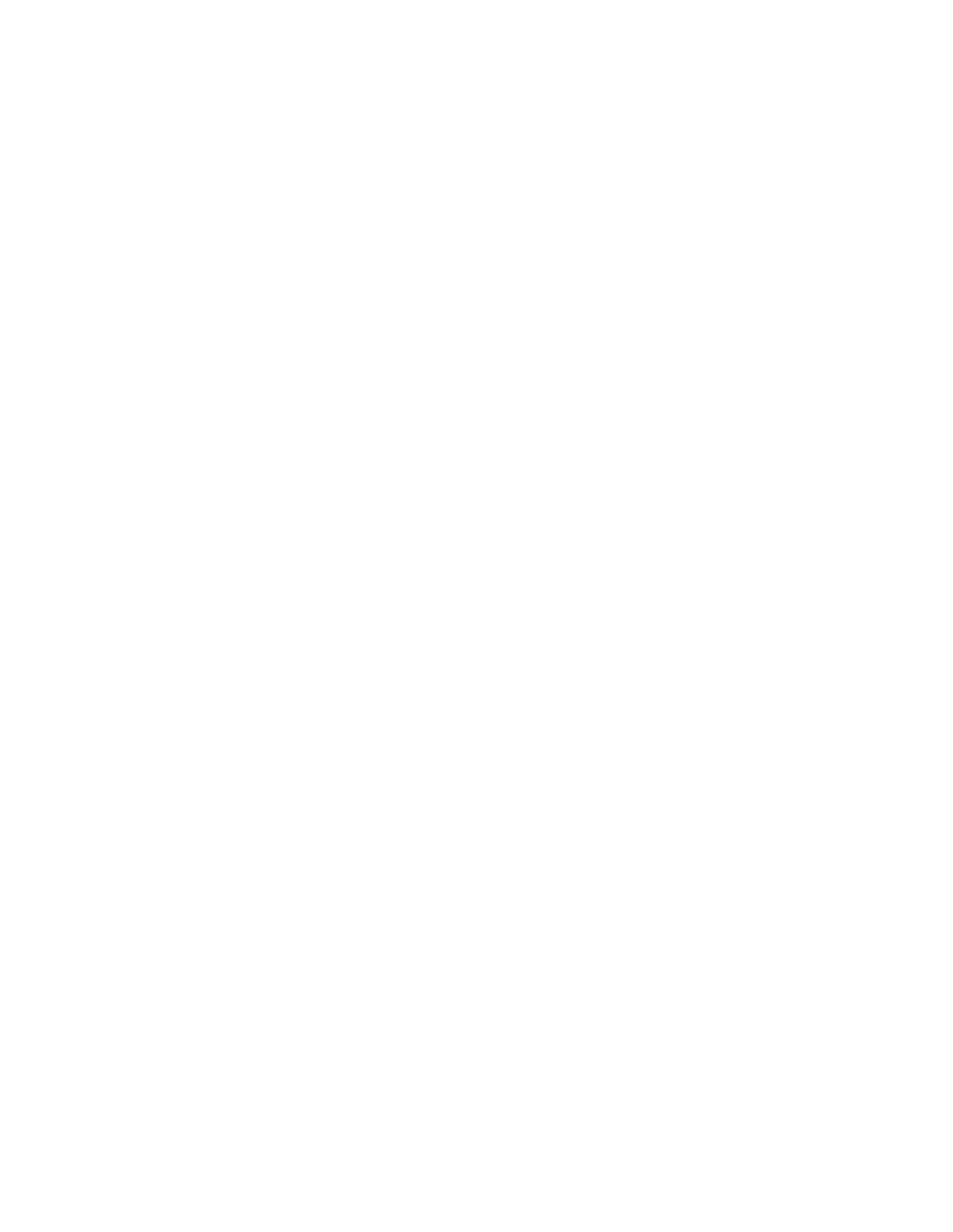## <span id="page-6-0"></span>I. Executive Summary

Over the past fifteen years, the Medicaid program has played an increasingly important role in meeting the health care needs of New Yorkers. Monthly enrollment in the program has grown by about 5 percent per year since January 2007, and exceeded 7 million for the first time in February 2021. This growth was a result of multiple factors, including policy changes intended to reduce the number of individuals without health insurance coverage. Recently, significant growth was caused by the recession spurred by the COVID-19 pandemic and by federal laws barring states from terminating coverage for most enrollees during the public health emergency. In 1998, about one in seven New Yorkers were enrolled in Medicaid. In 2021, one in three New Yorkers are enrolled.

The policy implications of this evolution are far-reaching. First, enrollment growth has played a critical role in reducing the number of New Yorkers without health insurance. In 2008, an estimated 2.2 million New Yorkers, or 11.4 percent of the population, did not have health insurance coverage. By 2019, that rate had been cut by more than half, with 1.0 million or only 5.2 percent of New Yorkers lacking coverage, ranking New York 8<sup>th</sup> lowest among all states; in 2008, New York ranked 20<sup>th</sup> lowest.

Over the same period, costs have increased substantially, with the burden largely falling on the federal and State governments due to policy changes implemented by the State to limit local cost increases. In State Fiscal Year (SFY) 2007-08, the total cost of the New York State Medicaid program was \$46.2 billion, with costs of almost \$24.7 billion for the federal government, \$14.2 billion for the State (12.2 percent of All Funds expenditures), and \$7.3 billion for local governments, according to the Division of the Budget (DOB). For SFY 2021-22, DOB forecasts total costs of \$83.8 billion, with federal, State and local shares of \$48.0 billion, \$27.8 billion (13.2 percent of projected All Funds expenditures), and \$8.0 billion, respectively.

Over the State's four-year financial plan period, DOB expects total program costs to continue to grow, reaching more than \$85.8 billion by SFY 2024-25. This growth is forecast despite a projected decrease in enrollment of nearly 1.5 million individuals – or 19 percent – based upon the expected end of the COVID-19 pandemic. While the adverse economic conditions caused by the pandemic have begun to abate and are expected to continue to improve, the relationship between economic improvement and Medicaid enrollment is difficult to assess due to the unprecedented circumstances. Because of policy changes, including expansions in eligible coverage, improving economic conditions as measured by the statewide unemployment rate have not significantly reduced Medicaid enrollment levels over the previous 15 years. Should enrollment remain at elevated levels despite the end of the pandemic, the risks to the State budget are notable. For example, unanticipated total costs reflecting federal, state and local shares of \$20.5 billion could accrue by SFY 2024-25 if no reduction in projected caseloads occurs, which would result in unbudgeted State costs of up to \$8.1 billion.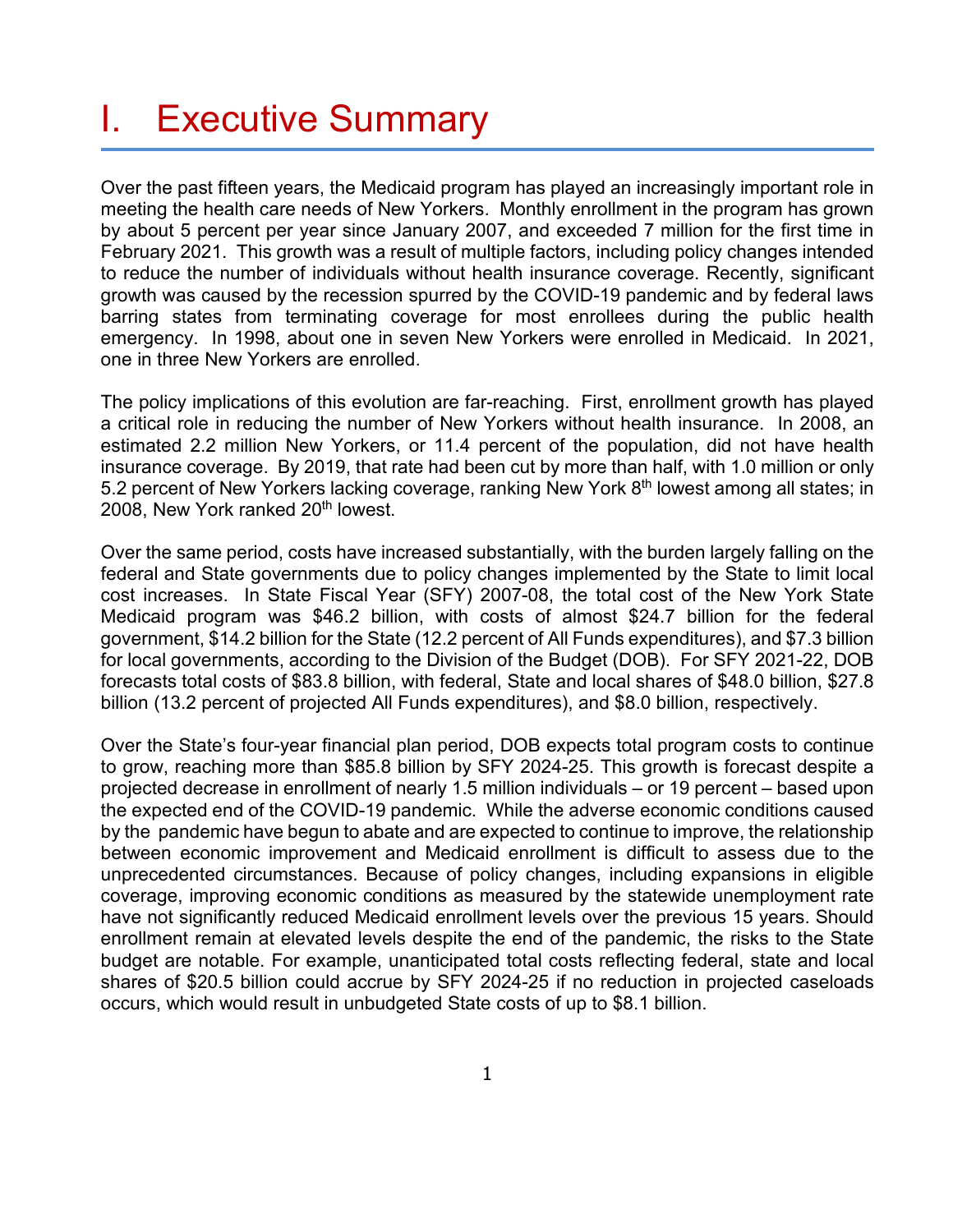This report discusses the factors that have driven growth in Medicaid enrollment and the resulting cost impacts, the relationship between Medicaid enrollment and economic indicators, and the cost implications if DOB's anticipated enrollment reductions fail to materialize. Looking ahead, policy makers should closely monitor enrollment trends, and identify potential policy changes that protect critical services and ensure quality of care for Medicaid participants, while allowing for cost containment and stakeholder engagement.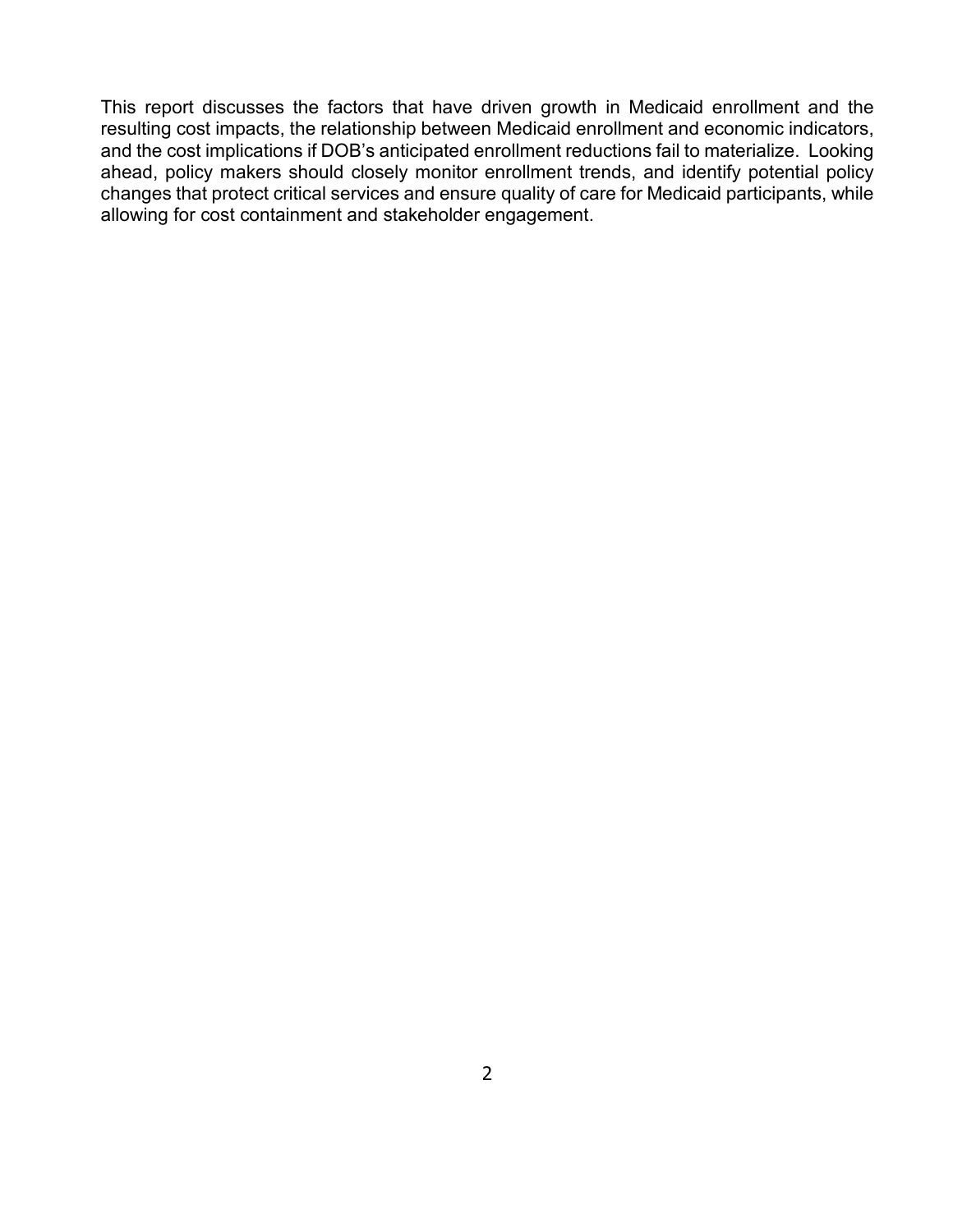## <span id="page-8-0"></span>II. Enrollment Trends

One of the most significant policy achievements of the past fifteen years is the steady decline in the number of New Yorkers without health insurance. Since 2008, the State has reduced the total number and the percentage of uninsured New Yorkers by more than half. As shown in Figure 1, the number of uninsured declined by nearly 1.2 million to just over 1 million people, and their share of the population declined to 5.2 percent in 2019, the eighth lowest rate in the nation, according to the U.S. Census Bureau. [1](#page-8-1)



**New Yorkers Without Health Insurance, Number and Percentage, 2008 - 2019**

**Figure 1**

Notes: Data reflects the U.S. civilian noninstitutionalized population, which excludes persons residing in institutions consisting primarily of nursing homes, prisons, jails, mental hospitals, and juvenile correctional facilities. The Census Bureau is not releasing 2020 data for states due to the impact of the pandemic on data collection.

Medicaid has played a major role in the expansion of health insurance coverage in New York. Medicaid is a federal, state and local government-funded program that provides a wide range of medical services to economically disadvantaged populations, including low-income children and their families, low-income seniors, and low-income people with disabilities. Among major types of coverage, Medicaid accounted for the largest percentage increase in New Yorkers with health insurance, with the share of New Yorkers covered by the program rising from 19.0 percent in 2008 to 25.7 percent in 2019, as shown in Figure 2. Coverage under Medicare also grew, while private health insurance coverage declined between 2008 and 2011; although the private share has grown since 2012, it remains below its 2008 level.

<span id="page-8-1"></span><sup>1</sup> All Census Bureau data cited in this report is from Health Insurance Historical Tables - HIC ACS (2008-2019) available at [https://www.census.gov/data/tables/time-series/demo/health-insurance/historical-series/hic.html.](https://www.census.gov/data/tables/time-series/demo/health-insurance/historical-series/hic.html)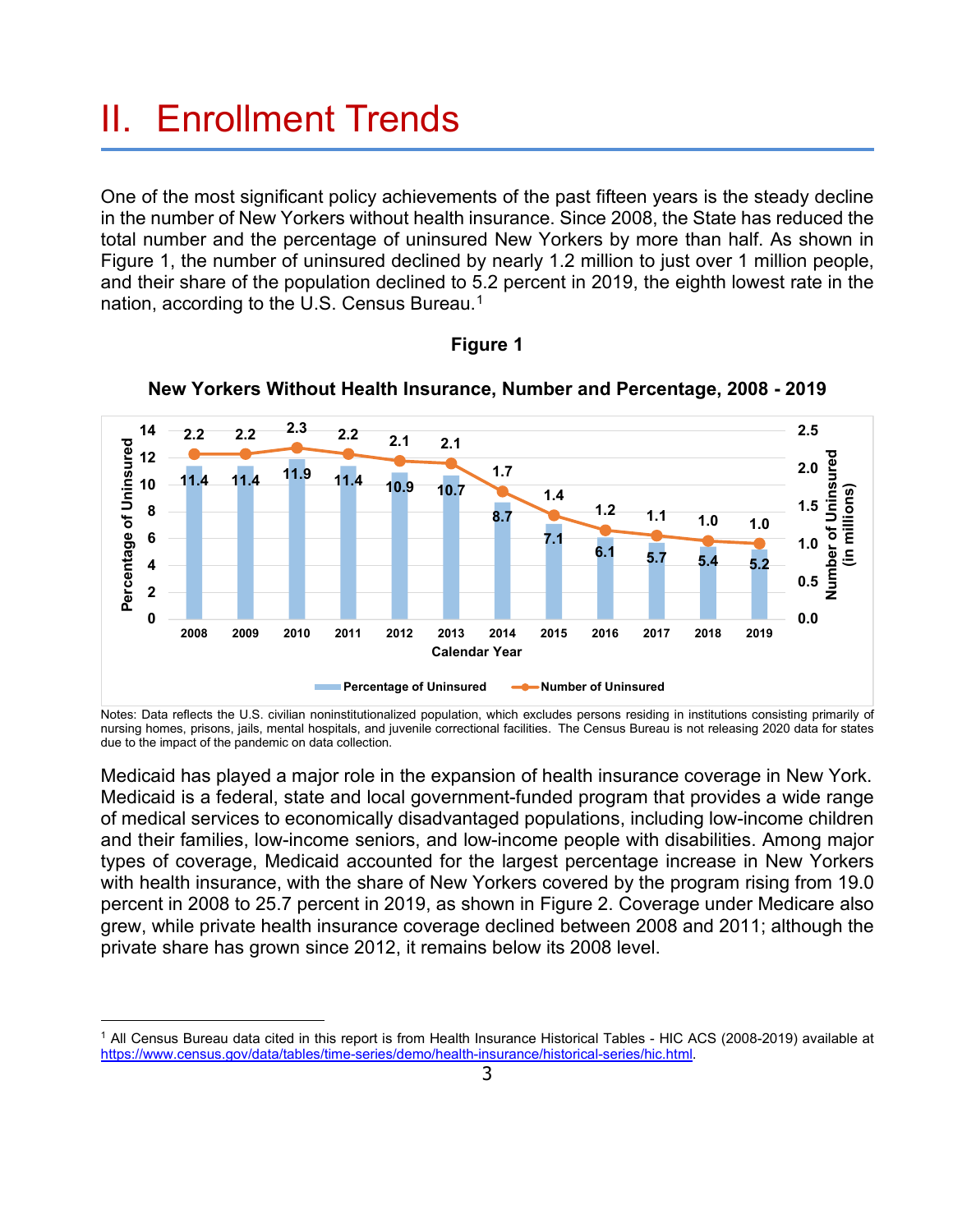

### **Health Insurance Coverage in New York by Type, 2008 - 2019**

Notes: The Census Bureau is not releasing 2020 data for states due to the impact of the pandemic on data collection. The Census Bureau also indicates, "The estimates by type of coverage are not mutually exclusive; people can be covered by more than one type of health insurance during the year."

As shown in Figure 3, Medicaid enrollment, as reported by the State Department of Health (DOH), began to grow quickly in January 2008, during the Great Recession, rising from 4.1 million to 6.4 million by December [2](#page-9-0)015, an increase of 55.1 percent or 6.9 percent annually.<sup>2</sup> While initial enrollment increases may have been attributable to the economic downturn, enrollment continued to grow over the next decade even as the nation benefited from one of the longest economic expansions on record. Enrollment declined slightly in January 2016 and plateaued at about 6.2 million through January 2020[.3](#page-9-1)

<span id="page-9-0"></span><sup>&</sup>lt;sup>2</sup> DOH Medicaid enrollment data, available a[t https://www.health.ny.gov/statistics/health\\_care/medicaid/eligible\\_expenditures/](https://www.health.ny.gov/statistics/health_care/medicaid/eligible_expenditures/) for calendar years 2007 through 2013 and, for subsequent years, provided by DOH at the request of the Office of the State Comptroller. It includes individuals enrolled in coverage by local social services districts or the State's health insurance exchange, New York State of Health, but excludes certain seriously emotionally disturbed children up to the age of 21 enrolled in Medicaid by the State Office of Mental Health (OMH) and certain developmentally disabled adults and children enrolled in Medicaid by the State Office for People with Developmental Disabilities (OPWDD). In March 2021, DOH statistical reports counted 2,738 beneficiaries enrolled by OMH and 6,884 beneficiaries enrolled by OPWDD.<br><sup>3</sup> Enrollment declined in January 2016 due to the DOH decision to transition lawfully present non-citizens with incomes at or

<span id="page-9-1"></span>below 138 percent of the Federal Poverty Level (FPL) who were enrolled in Medicaid, but not eligible for federal financial participation, to the Essential Plan. The SFY 2014-15 Enacted Budget authorized the State to participate in the Essential Plan, which receives federal subsidies authorized through the Affordable Care Act (ACA).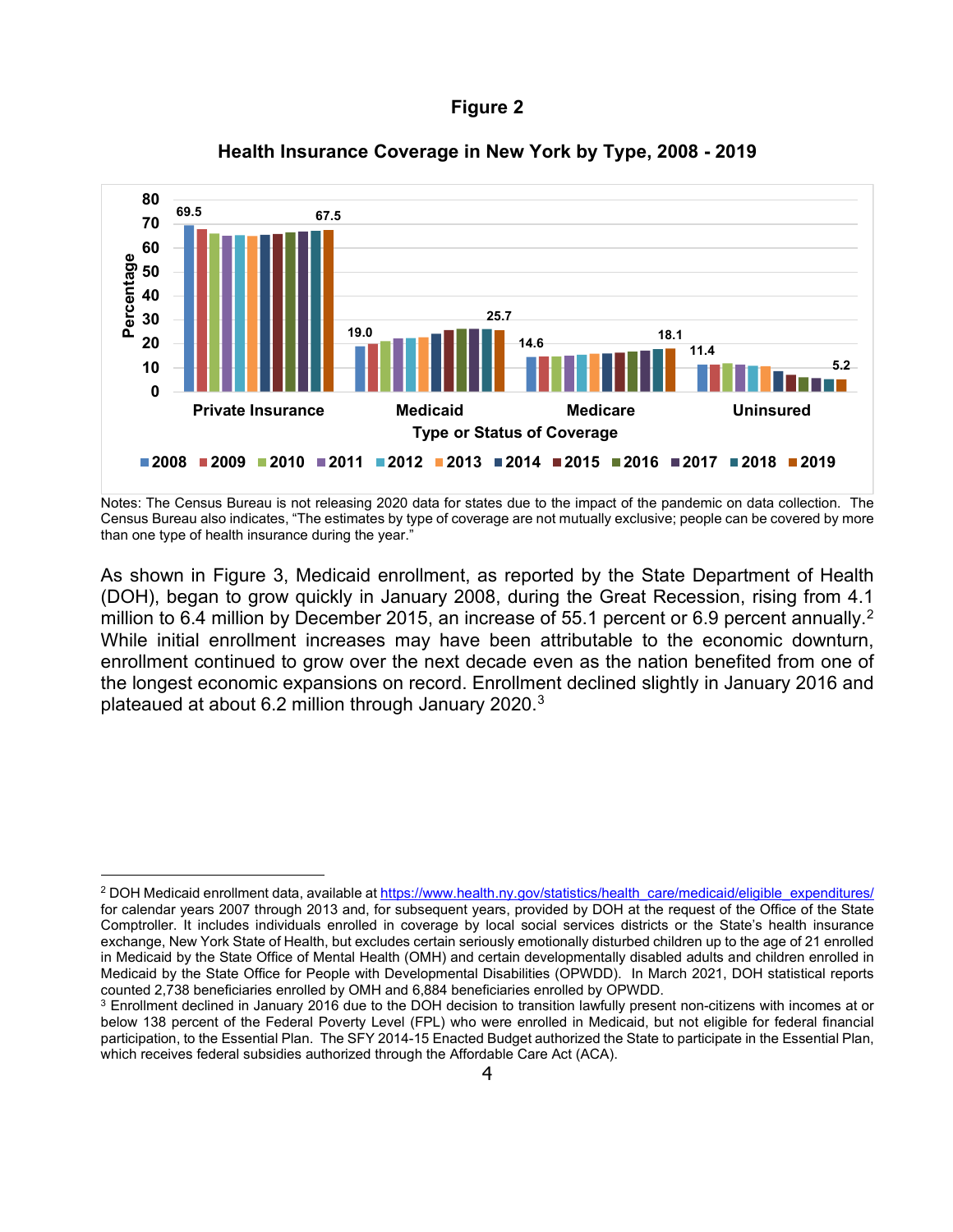#### **DOH Medicaid Enrollment, 2007-2021** (in millions)



Source: New York State Department of Health (DOH). Note: The two areas of light gray shading denote the recessionary periods from December 2007 to June 2009 and from February 2020 to April 2020, as identified by the National Bureau of Economic Research (NBER).

The enrollment trend prior to the pandemic is largely attributable to State and federal actions to broaden access to the program, $4$  and to the expansion of Medicaid coverage for most lowincome adults authorized by the federal Affordable Care Act  $(ACA)$  in 2014.<sup>[5](#page-10-1)</sup>

State actions to broaden access to Medicaid coverage included:

- Increasing limits on allowable dollar amounts or resources applicants are permitted to have in reserve and still be eligible for Medicaid, effective April 2008; $^6$  $^6$
- Eliminating drug/alcohol requirements for Medicaid (i.e., screenings, assessments, mandated treatment and monitoring for compliance with treatment), effective April 2008; [7](#page-10-3)
- Eliminating the resource test for Medicaid applicants and recipients who are not aged (65 or over), and are certified blind or certified disabled, effective January 2010;<sup>[8](#page-10-4)</sup>

<span id="page-10-0"></span><sup>4</sup> See Emily Arsen, et al., "Lessons from the Great Recession: New York Medicaid Enrollment During the COVID-19 Crisis," United Hospital Fund, June 2020, available a[t https://uhfnyc.org/publications/publication/ny-medicaid-enrollment-during-great](https://uhfnyc.org/publications/publication/ny-medicaid-enrollment-during-great-recession-and-covid-19/)[recession-and-covid-19/](https://uhfnyc.org/publications/publication/ny-medicaid-enrollment-during-great-recession-and-covid-19/) for a comprehensive discussion of these actions.

<span id="page-10-1"></span><sup>5</sup> The ACA was signed into law in March 2010; the Medicaid expansion became effective in January 2014.

<span id="page-10-2"></span><sup>&</sup>lt;sup>6</sup> See DOH General Information System message regarding "Increase in Medicaid Eligibility Resource Standards; Elimination of Drug/Alcohol Requirement for Medicaid," available at [https://www.health.ny.gov/health\\_care/medicaid/publications/docs/gis/08ma013.pdf.](https://www.health.ny.gov/health_care/medicaid/publications/docs/gis/08ma013.pdf)

 $<sup>7</sup>$  Ibid.</sup>

<span id="page-10-4"></span><span id="page-10-3"></span><sup>&</sup>lt;sup>8</sup> See DOH General Information System message regarding "Elimination of the Resource Test for Non-SSI-Related Medicaid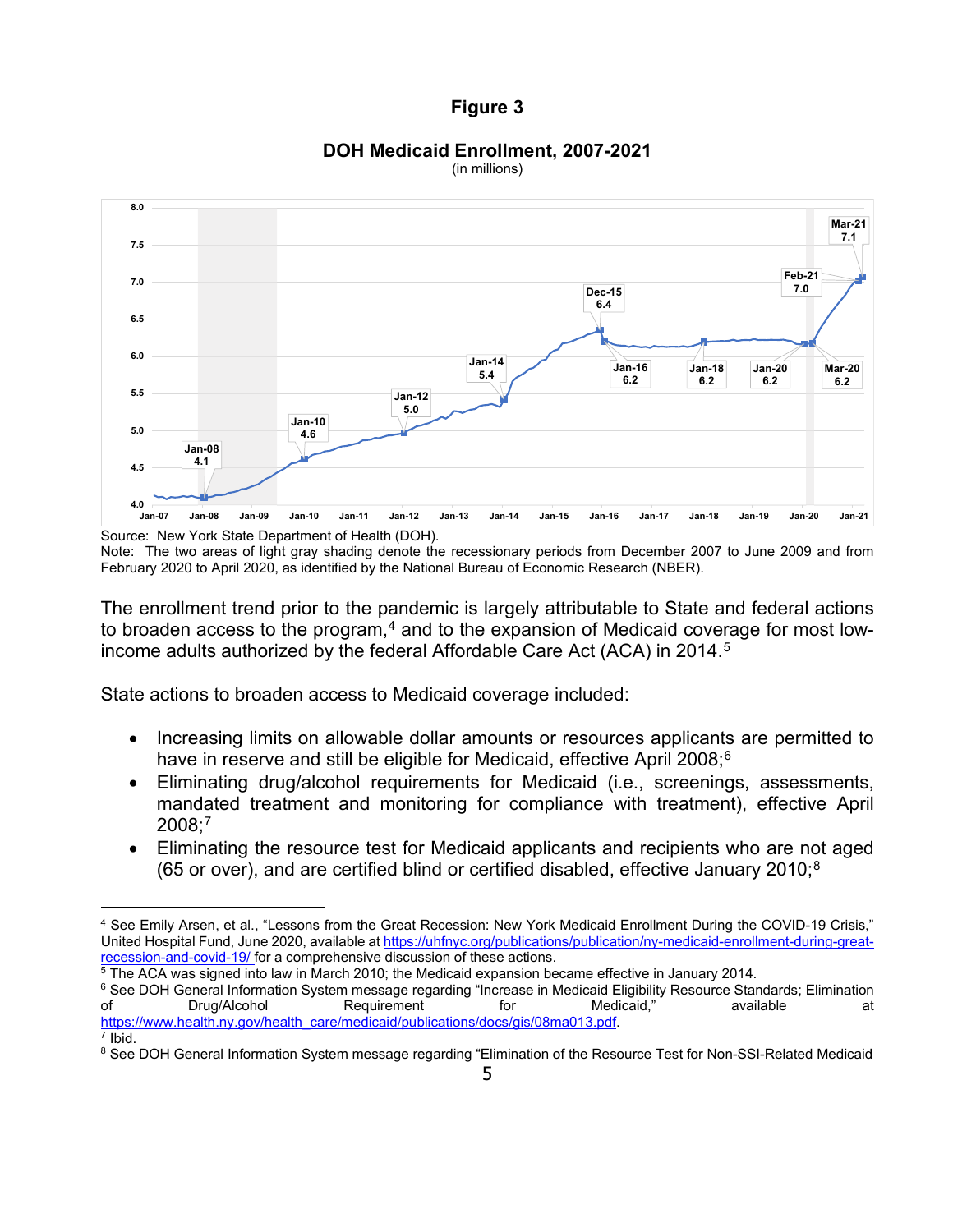- Eliminating the requirement for counties to finger-image Medicaid-only applicants and recipients, effective July 2009; [9](#page-11-0) and
- Eliminating the personal interview requirement for all Medicaid applicants, effective April 2010.[10](#page-11-1)

Federal actions to broaden access to Medicaid included provisions of the American Recovery and Reinvestment Act of 2009 (ARRA) developed in response to the Great Recession. ARRA excluded an additional \$25 per week in unemployment benefits from Medicaid income eligibility calculations, effective March 2009, [11](#page-11-2) and provided states the option to extend families' Medicaid eligibility under the Transitional Medical Assistance (TMA) program for an initial period of 12 months, rather than an initial period of 6 months followed by a second 6-month period, effective July 2009.<sup>[12](#page-11-3)</sup> States are required to provide TMA for families who lose Medicaid eligibility due to an increase in earned income or hours of employment.

More significantly, the ACA expansion of Medicaid coverage for most low-income adults in January 2014 helped to increase DOH Medicaid enrollment by over 659,000 individuals, or 12.2 percent, to nearly 6.1 million by January 2015. New York's Family Health Plus program had already expanded coverage up to 100 percent of the federal poverty level (FPL) to adults without dependent children and to 150 percent of FPL for parents with dependent children.

With implementation of the ACA coverage expansion in January 2014, the New York Medicaid program covered nearly all non-elderly adults with incomes at or below 138 percent of the poverty level. The ACA also authorized an enhanced Federal Medical Assistance Percentage (FMAP), the specified percentage the federal government reimburses states for program expenditures, for the adult expansion population. Beginning in January 2014, states like New York that had expanded Medicaid pre-ACA received a phased-in increase in their FMAP for adults without children under the age of 65, so that it equaled the enhanced federal Medicaid matching rate of 90 percent available for newly-eligible adults.<sup>13</sup> New York's regular FMAP is 50 percent.

As a result of these changes, adult enrollment accounted for about 1.2 million or just over half of overall DOH Medicaid growth from 2007 through 2020, with the number of adults in the program increasing from 1.4 million enrollees in 2007 to nearly 2.7 million in 2020, as shown in Figure 4. Adults now comprise the largest enrollment category in the Medicaid program.

<span id="page-11-1"></span>[https://www.health.ny.gov/health\\_care/medicaid/publications/docs/gis/09ma021.pdf.](https://www.health.ny.gov/health_care/medicaid/publications/docs/gis/09ma021.pdf)  $10$  See DOH Administration Directive regarding "Elimination of the Personal Interview Requirement for Medicaid and Family Health Plus Applicants," available at [https://www.health.ny.gov/health\\_care/medicaid/publications/docs/adm/10adm-4.pdf.](https://www.health.ny.gov/health_care/medicaid/publications/docs/adm/10adm-4.pdf)

<span id="page-11-0"></span>Applicants/Recipients," available at [https://www.health.ny.gov/health\\_care/medicaid/publications/docs/gis/09ma027.pdf.](https://www.health.ny.gov/health_care/medicaid/publications/docs/gis/09ma027.pdf) <sup>9</sup> See DOH General Information System message regarding "Elimination of Automated Finger Imaging System (AFIS) Requirement for Medicaid Eligibility," available at

<span id="page-11-2"></span><sup>&</sup>lt;sup>11</sup> See the DOH General Information System message regarding the Automated Disregard of Additional Unemployment Benefits, available at [https://www.hhs.gov/guidance/sites/default/files/hhs-guidance-documents/SMD040609\\_12.PDF.](https://www.hhs.gov/guidance/sites/default/files/hhs-guidance-documents/SMD040609_12.PDF)

<span id="page-11-3"></span> $12$  See the DOH General Information System message regarding Transitional Medical Assistance, available at [https://www.health.ny.gov/health\\_care/medicaid/publications/docs/gis/09ma023.pdf.](https://www.health.ny.gov/health_care/medicaid/publications/docs/gis/09ma023.pdf)

<span id="page-11-4"></span><sup>&</sup>lt;sup>13</sup> See Centers for Medicare & Medicaid Services (CMS), Center for Program Integrity report, "New York Medicaid Eligibility Determinations for the Adult Expansion Population," available at [https://www.cms.gov/files/document/new-york-medicaid](https://www.cms.gov/files/document/new-york-medicaid-beneficiary-eligibility-review-report.pdf)[beneficiary-eligibility-review-report.pdf.](https://www.cms.gov/files/document/new-york-medicaid-beneficiary-eligibility-review-report.pdf)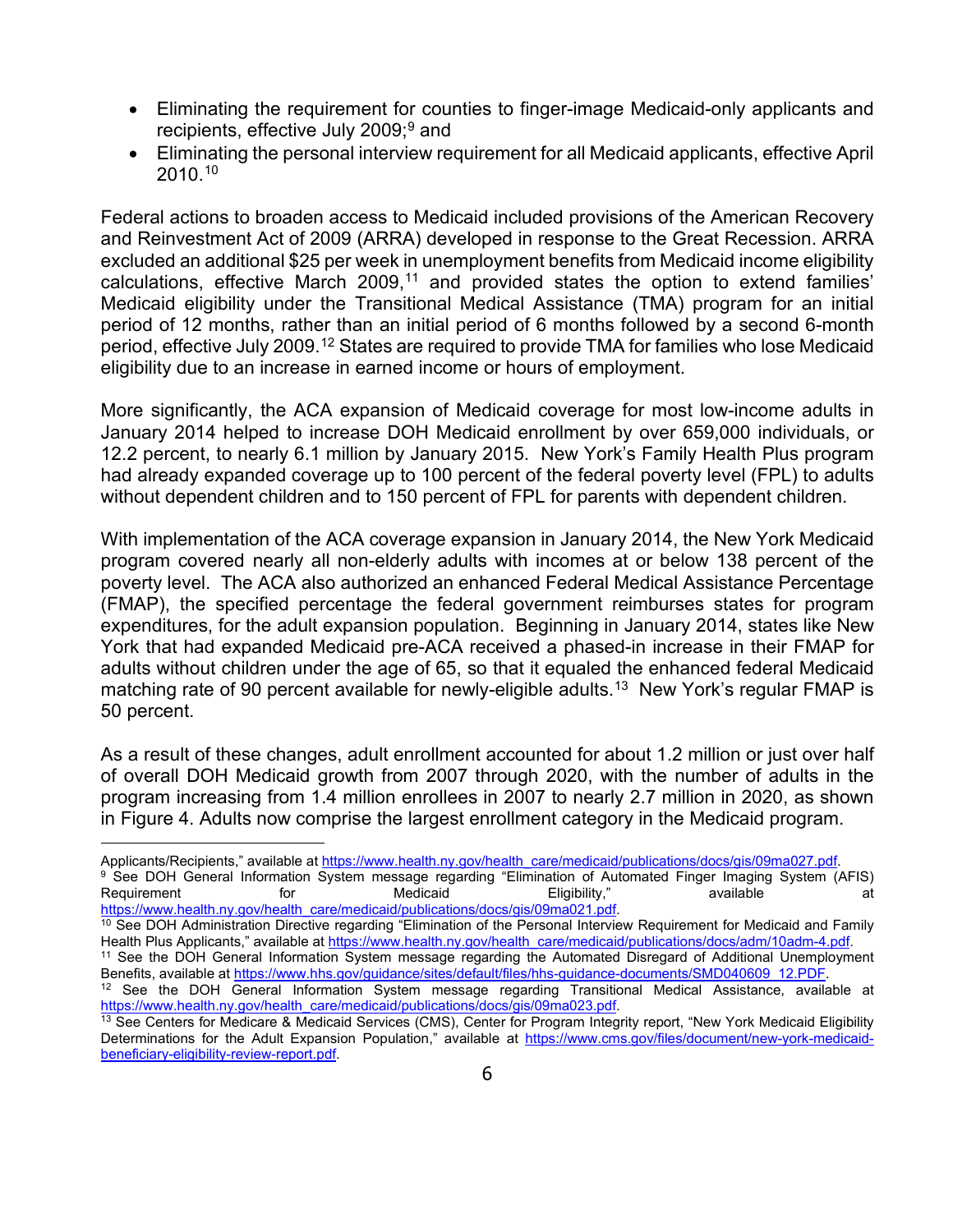



**DOH Medicaid Enrollment Growth by Eligibility Group, 2007-2020**

Children accounted for a quarter of the growth, rising from about 1.6 million enrollees in 2007 to 2.2 million in 2020. Aged and other enrollees accounted for nearly equal shares of the remaining growth, but the number of "other" enrollees increased almost tenfold to 274,291 in 2020, [14](#page-12-0) while the number of aged enrollees rose by 80 percent or 300,000 individuals. The number of blind and disabled enrollees was essentially unchanged, increasing by less than 1 percent to 676,306.

## **Pandemic Impact**

The pandemic and the related economic disruptions swelled DOH Medicaid enrollment in New York to record levels in 2021, with the monthly number of individuals covered by the program reaching 7 million for the first time in February 2021.<sup>[15](#page-12-1)</sup> As shown in Figure 5, adults accounted

Source: NYS DOH.

<span id="page-12-0"></span><sup>&</sup>lt;sup>14</sup> The enrollment category of other enrollees includes immigrants permanently residing in the U.S. under color of law (PRUCOLs), persons lawfully admitted for permanent residence (i.e., green card holders), persons admitted as refugees, persons granted asylum, persons granted status as Cuban and Haitian entrants, temporary non-immigrants, short-term visa holders, foreign students and undocumented individuals who are otherwise eligible for the program.

<span id="page-12-1"></span><sup>&</sup>lt;sup>15</sup> The September 2018 report by the Office of the State Comptroller, "7 Million and Counting", available at [https://www.osc.state.ny.us/files/reports/special-topics/pdf/health-coverage-2018.pdf,](https://www.osc.state.ny.us/files/reports/special-topics/pdf/health-coverage-2018.pdf) stated that more than 7 million New Yorkers were covered by the Medicaid program for all or part of SFY 2017-18. The level of DOH Medicaid enrollment for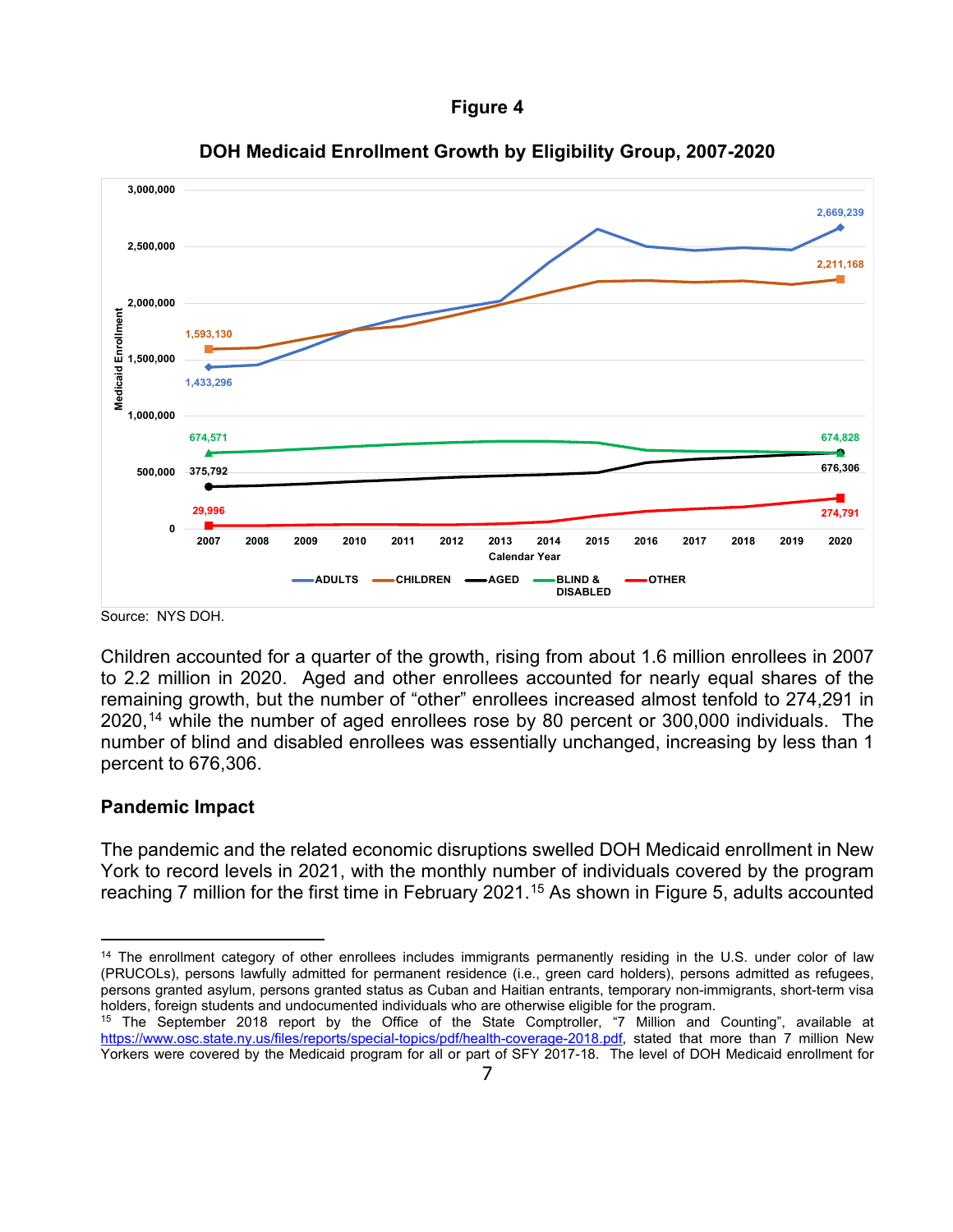for two-thirds of enrollment growth, rising by 356,677 to a monthly average of more than 3 million enrollees for the first three months of 2021.



**DOH Medicaid Enrollment Growth by Eligibility Group, 2019, 2020 and 2021**

**Figure 5**

Source: NYS DOH.

Note: Figures are calculated based on average actual monthly enrollment by calendar year. The average for calendar year 2021 is based on actual enrollment data for the months of January, February, and March.

In the Mid-Year Update to the SFY 2021-22 Enacted Budget Financial Plan summarizing official State projections over the next four years, DOB expects Medicaid enrollment to remain above 7 million at least through March 2022, but then to return to pre-pandemic levels of just over 6 million individuals by March 2024 as the economy recovers, unemployment rates continue to trend downward and the number of individuals temporarily enrolled but with a minimum of 12 months of continuous coverage begins to decline.<sup>[16](#page-13-0)</sup>

February 2021 cited in this report is a monthly figure and distinct from the cumulative number of New Yorkers covered by Medicaid as cited in the September 2018 report.

<span id="page-13-0"></span><sup>16</sup> Division of the Budget (DOB), *Mid-Year Update of the SFY 2021-22 Enacted Budget Financial Plan*, available at <https://www.budget.ny.gov/pubs/archive/fy22/en/fy22en-fp-myu.pdf>. See pages 94 and 101 for Medicaid enrollment projections. In conjunction with the federal Families First Coronavirus Response Act (FFCRA), which increased the share of federal Medicaid costs in New York and other states since the start of the COVID-19 public health emergency in January 2020, and existing federal Medicaid regulations that provide states with certain flexibilities during times of a disaster, no one in receipt of Medicaid coverage on or after March 18, 2020 will lose their Medicaid coverage during the public health emergency, which the Biden Administration has extended at least into January 2022, unless an individual voluntarily terminates coverage, is no longer a resident of the State or is deceased, according to DOH General Information System messages to local social services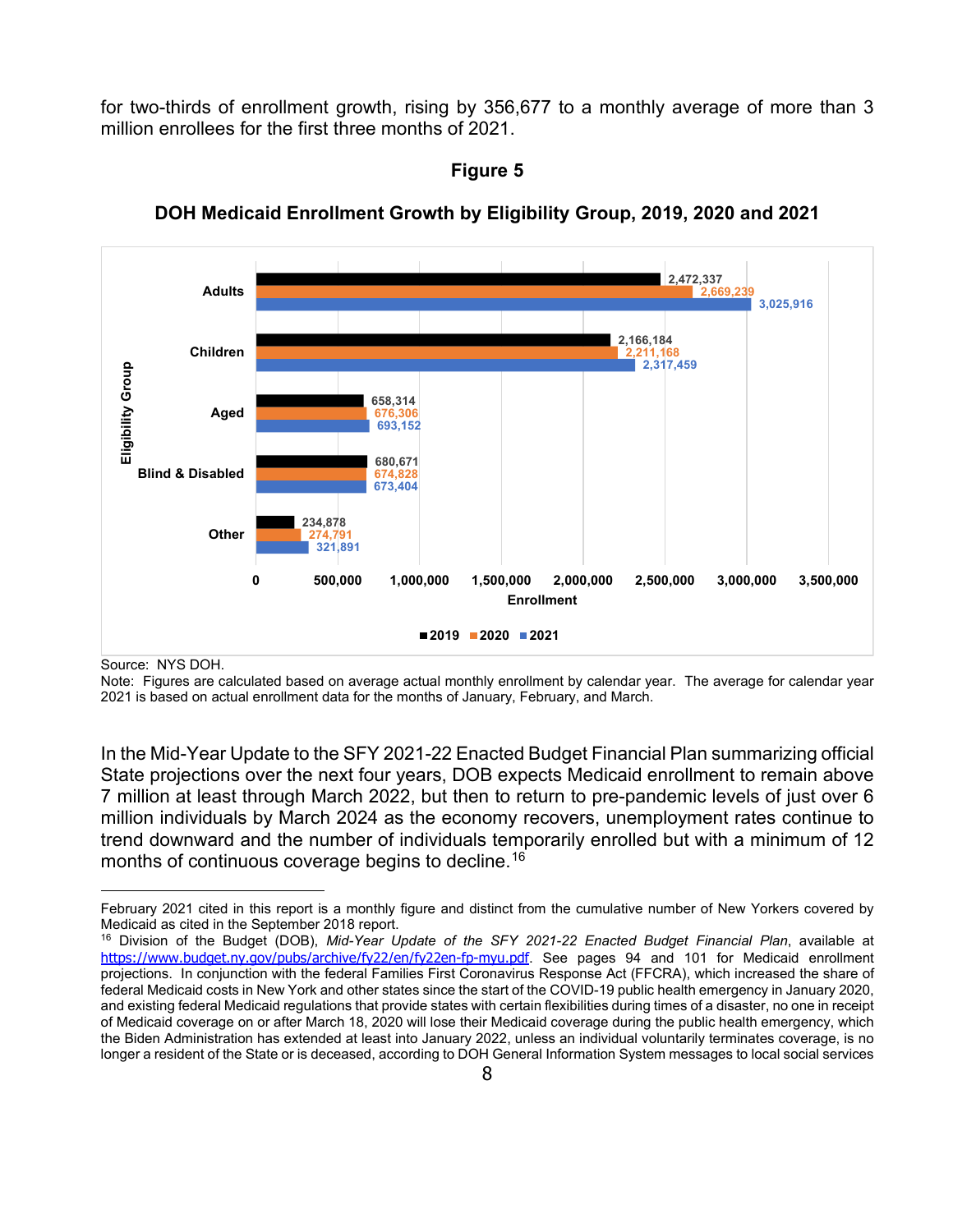## <span id="page-14-0"></span>III. Spending Trends

In New York, Medicaid is jointly financed by federal, State, and local governments. The federal share for most Medicaid services is determined by the federal medical assistance percentage (FMAP), which is based on a formula that provides higher reimbursement to states with lower per capita incomes relative to the national average (and vice versa).<sup>17</sup> New York's FMAP is the statutory minimum of 50 percent, reflecting the State's relatively high per capita income, the third highest in the nation in 2020, according to the U.S. Commerce Department's Bureau of Economic Analysis (BEA).<sup>[18](#page-14-2)</sup>

Prior to the pandemic, from SFY 2007-08 through SFY 2019-20, total Medicaid spending (including the federal, State and local shares) grew by 5.4 percent per year, increasing by nearly \$30 billion to reach \$75.9 billion, as shown in Figure 6.<sup>[19](#page-14-3)</sup> Some of the largest increases in year-over-year Medicaid spending before 2020 occurred during and after the 2007-09 recession and as a result of the ACA Medicaid expansion beginning in January 2014.

districts available at [https://www.health.ny.gov/health\\_care/medicaid/publications/docs/gis/20ma04.pdf](https://www.health.ny.gov/health_care/medicaid/publications/docs/gis/20ma04.pdf) and [https://www.health.ny.gov/health\\_care/medicaid/publications/docs/gis/20ma11.pdf.](https://www.health.ny.gov/health_care/medicaid/publications/docs/gis/20ma11.pdf) These messages require local districts to provide automatic one-year extensions of eligibility for certain authorization periods ending December 31, 2021 and do not require enrollees to renew their eligibility during the emergency period.<br><sup>17</sup> See Medicaid and CHIP Payment, and Access Commis

<span id="page-14-1"></span><sup>17</sup> See Medicaid and CHIP Payment and Access Commission (MACPAC), "Medicaid 101," available at [https://www.macpac.gov/medicaid-101/financing/.](https://www.macpac.gov/medicaid-101/financing/)

<span id="page-14-2"></span><sup>18</sup> See BEA, "Personal Income by State, 2nd Quarter 2021," Table 1, available at [https://www.bea.gov/sites/default/files/2021-](https://www.bea.gov/sites/default/files/2021-09/spi0921.pdf) [09/spi0921.pdf.](https://www.bea.gov/sites/default/files/2021-09/spi0921.pdf)

<span id="page-14-3"></span> $19$  This calculation is based on spending levels provided by, or found in Financial Plan documents prepared by, DOB and reflects the impact of deferrals of certain State and federal payments from SFY 2018-19 to SFY 2019-20 (\$3.5 billion), from SFY 2019-20 to SFY 2020-21 (\$2.3 billion) and from SFY 2020-21 to SFY 2021-22 (\$3.5 billion). Had these deferrals not occurred, overall Medicaid spending in New York would have grown by about 5.8 percent per year.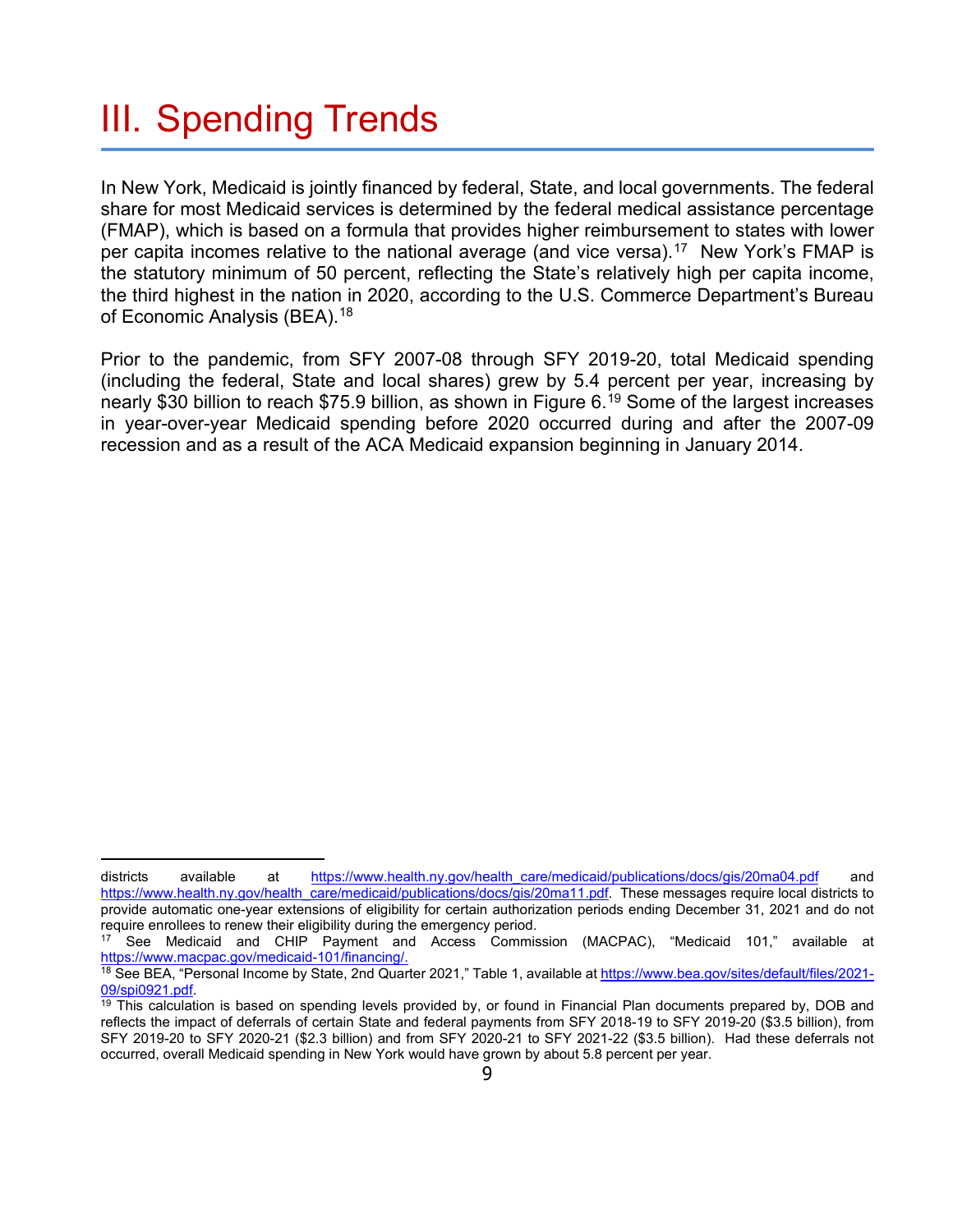

**Medicaid Spending in New York by Funding Source, SFYs 2008-2025** (in billions of dollars)

Source: New York State Division of the Budget.

Note: Figures in the light gray box are actual amounts; all other figures are projected amounts.

Inflation-adjusted spending per DOH Medicaid enrollee rose slightly during the 2007-09 recession, then fell every year until [20](#page-15-0)16, as illustrated in Figure 7.<sup>20</sup> Implementation of Medicaid Redesign Team (MRT) initiatives starting in 2011 – intended to slow the growth of costs, accommodate increased enrollment, and improve the quality of care and health outcomes for beneficiaries – contributed to this decline, as did the enrollment expansion under the ACA.<sup>[21](#page-15-1)</sup> However, spending per enrollee started climbing again as enrollment plateaued.

<span id="page-15-1"></span><span id="page-15-0"></span> $20$  Spending per enrollee is calculated by dividing DOH Medicaid expenditures per calendar year as contained in Management and Administrative Reporting Subsystem (MARS) 36 statistical reports by the average number of DOH Medicaid enrollees per calendar year (both data sets provided by DOH to the Office of the State Comptroller and available on the DOH website). <sup>21</sup> MRT initiatives included eliminating rate increases for hospitals, nursing homes and home care providers, reducing managed care profit margins from 3 percent to 1 percent, reducing home care utilization, and implementing health homes for high-cost, high-need populations.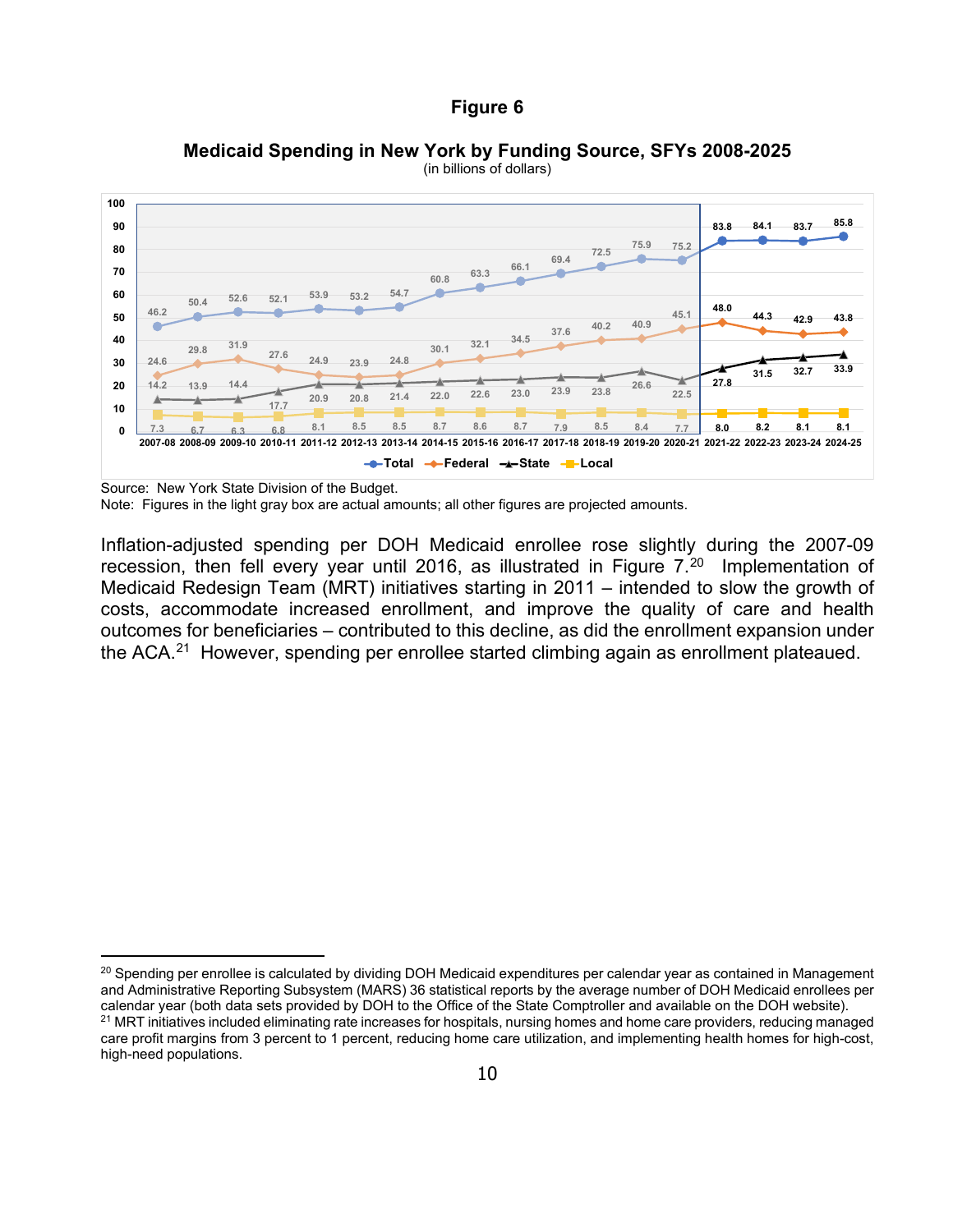



(adjusted for inflation)

Sources: NYS DOH and the U.S. Bureau of Labor Statistics.

Most Medicaid enrollees – 75 percent in 2020 – are non-elderly, non-disabled adults or children. Children – 34 percent of all enrollees in 2020 – are the least costly to insure, with inflation-adjusted costs per enrollee decreasing by 30.3 percent from 2007 to 2020, as shown in Figure 8.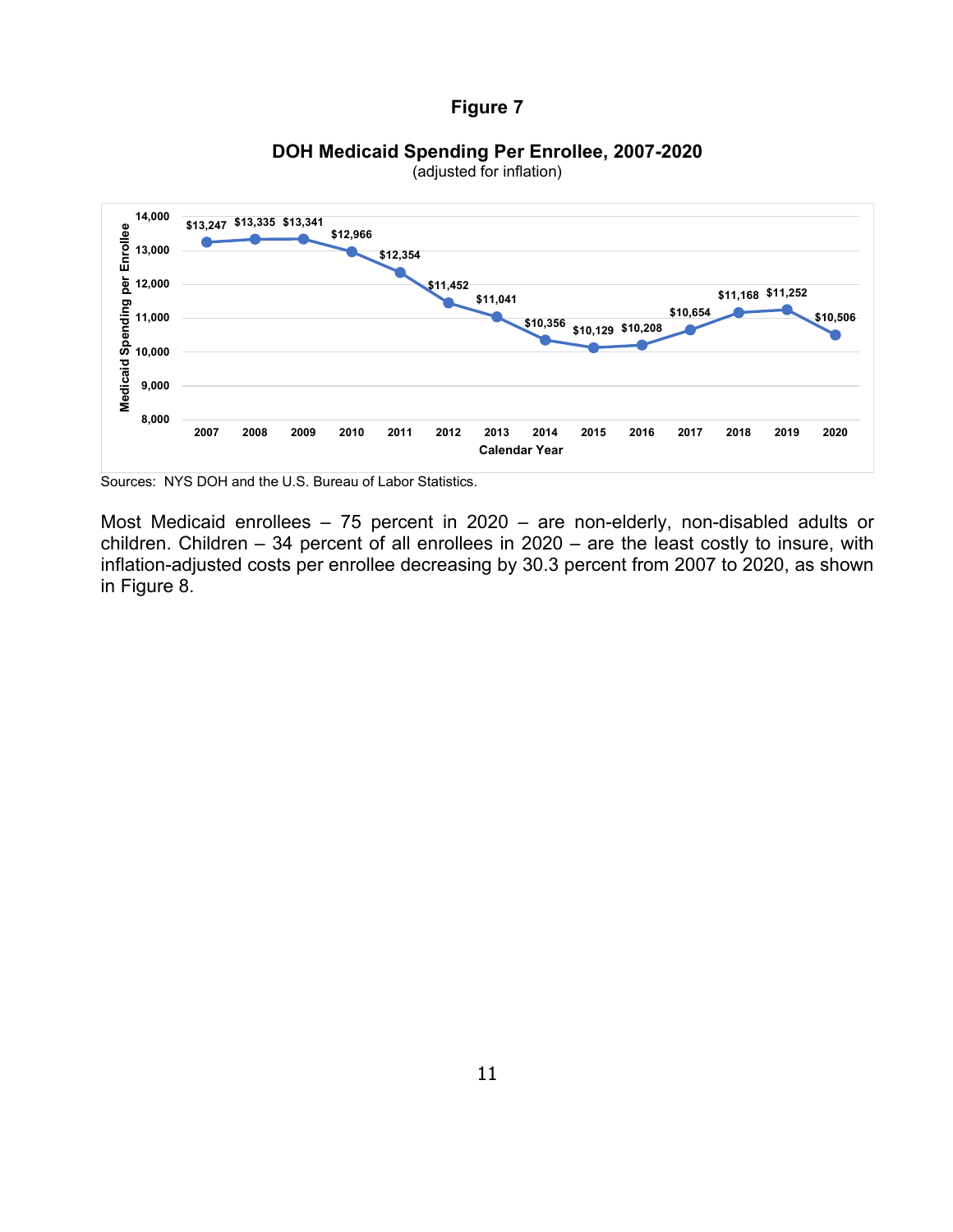

**Change in DOH Medicaid Per Enrollee Spending by Eligibility Category, 2007 vs. 2020** (Calendar Years 2007 and 2020, adjusted for inflation)

On the other hand, inflation-adjusted spending per enrollee on adults – accounting for 41 percent of all enrollees in 2020 – increased by 3.6 percent from 2007 to 2020, the only category of eligibility experiencing an increase over the time period. Overall spending on adults – \$21.1 billion in 2020 – became the largest category of DOH Medicaid spending for the first time.

Overall spending on the blind and disabled totaled \$20.6 billion in 2020. While constituting only 10.4 percent of enrollment in 2020, spending on the blind and disabled per enrollee was the highest among all eligibility groups last year, exceeding per-enrollee spending on the aged, the next highest group, by over \$4,100 or 15.7 percent per enrollee. Overall spending on aged enrollees doubled from \$8.8 billion in 2007 to \$17.9 billion in 2020.

#### **Pandemic Fiscal Impacts**

During the pandemic, in SFY 2020-21, total Medicaid spending in New York declined by about \$650 million or less than 1 percent compared to the previous year, reflecting what may have been a decrease in utilization of non-COVID medical care, particularly early in the pandemic.<sup>[22](#page-17-0)</sup> State spending decreased by more than \$4 billion; as part of its response to the COVID-19 pandemic, the federal government increased its share of funding for most services provided by

Sources: NYS DOH and the U.S. Bureau of Labor Statistics.

<span id="page-17-0"></span> $22$  See Cynthia Cox, et al.,, "How Have Health Care Utilization and Spending Changed So Far During the Coronavirus Pandemic?" Kaiser Family Foundation, March 23, 2021, available a[t https://www.kff.org/coronavirus-covid-19/issue-brief/how](https://www.kff.org/coronavirus-covid-19/issue-brief/how-have-healthcare-utilization-and-spending-changed-so-far-during-the-coronavirus-pandemic/)[have-healthcare-utilization-and-spending-changed-so-far-during-the-coronavirus-pandemic/.](https://www.kff.org/coronavirus-covid-19/issue-brief/how-have-healthcare-utilization-and-spending-changed-so-far-during-the-coronavirus-pandemic/)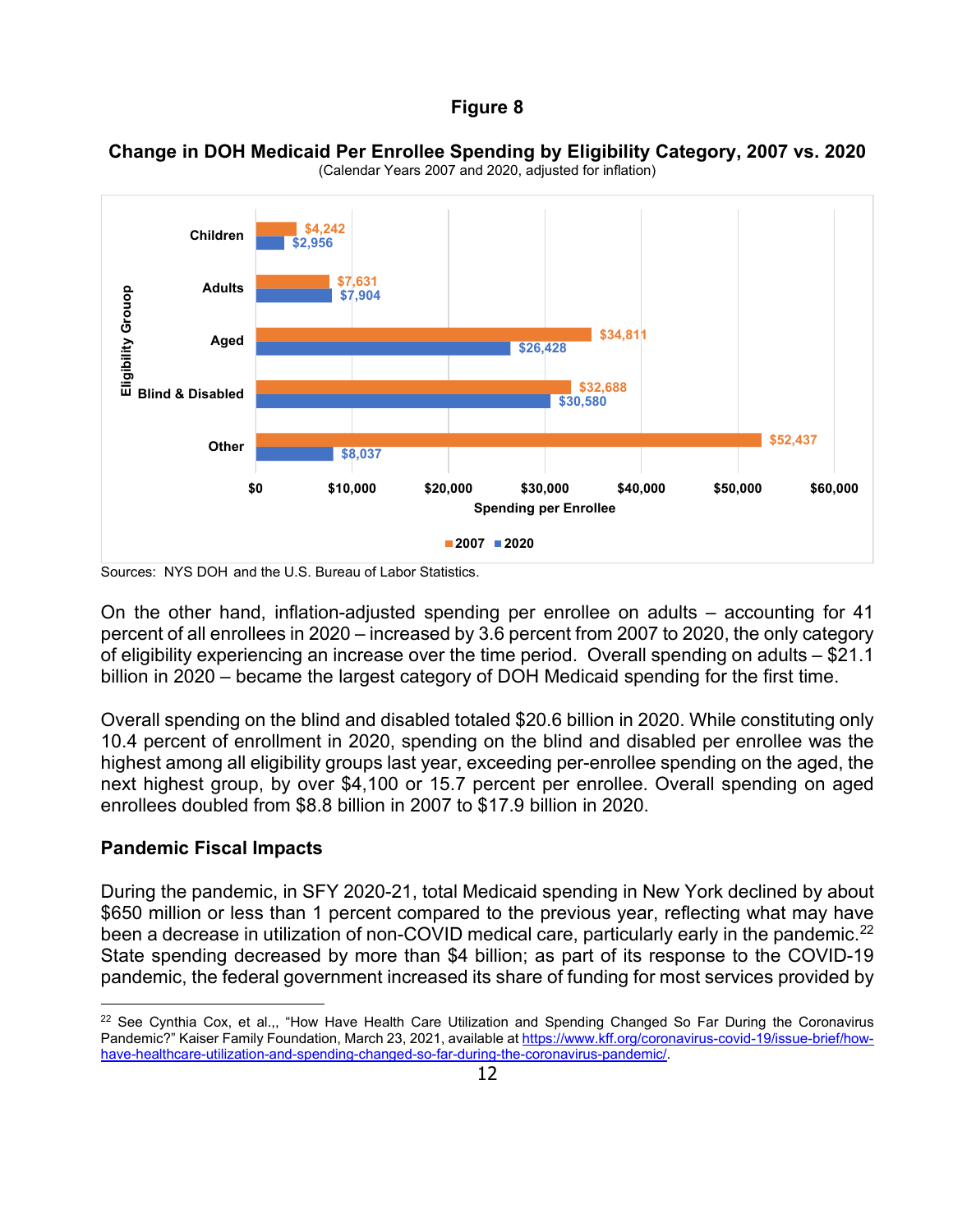New York's Medicaid program by 6.2 percentage points for each calendar quarter during the public health emergency. This enhanced funding began January 1, 2020 and provided about \$4.2 billion in additional federal resources (and commensurate State and local savings) in SFY 2020-21. It is currently expected to continue at least through March 2022, and according to DOB, is projected to provide \$3.6 billion in additional federal resources (and commensurate State and local savings) in SFY 2021-22.<sup>[23](#page-18-0)</sup>

DOB projects State and local Medicaid spending to increase in SFY 2021-22 as the enhanced funding ends. State-funded Medicaid costs are expected to rise by \$5.3 billion (23.5 percent) in the current year and by another \$3.7 billion (13.3 percent) to \$31.5 billion in SFY 2022-23, due to the anticipated phase-out of enhanced federal Medicaid funding, as well as reimbursement to providers for the cost of the increase in the minimum wage, increased costs and enrollment growth in managed long-term care, and payments to financially distressed hospitals.<sup>[24](#page-18-1)</sup>

DOB expects total Medicaid spending will rise to \$83.8 billion in SFY 2021-22, but then remain relatively flat through March 2024 and increase to \$85.8 billion in SFY 2024-25.

<span id="page-18-1"></span><span id="page-18-0"></span><sup>23</sup> See DOB, *Mid-Year Update to the Enacted Budget Financial Plan for State Fiscal Year 2021-22*, page 41, available at <https://www.budget.ny.gov/pubs/archive/fy22/en/fy22en-fp-myu.pdf>.  $24$  Ibid.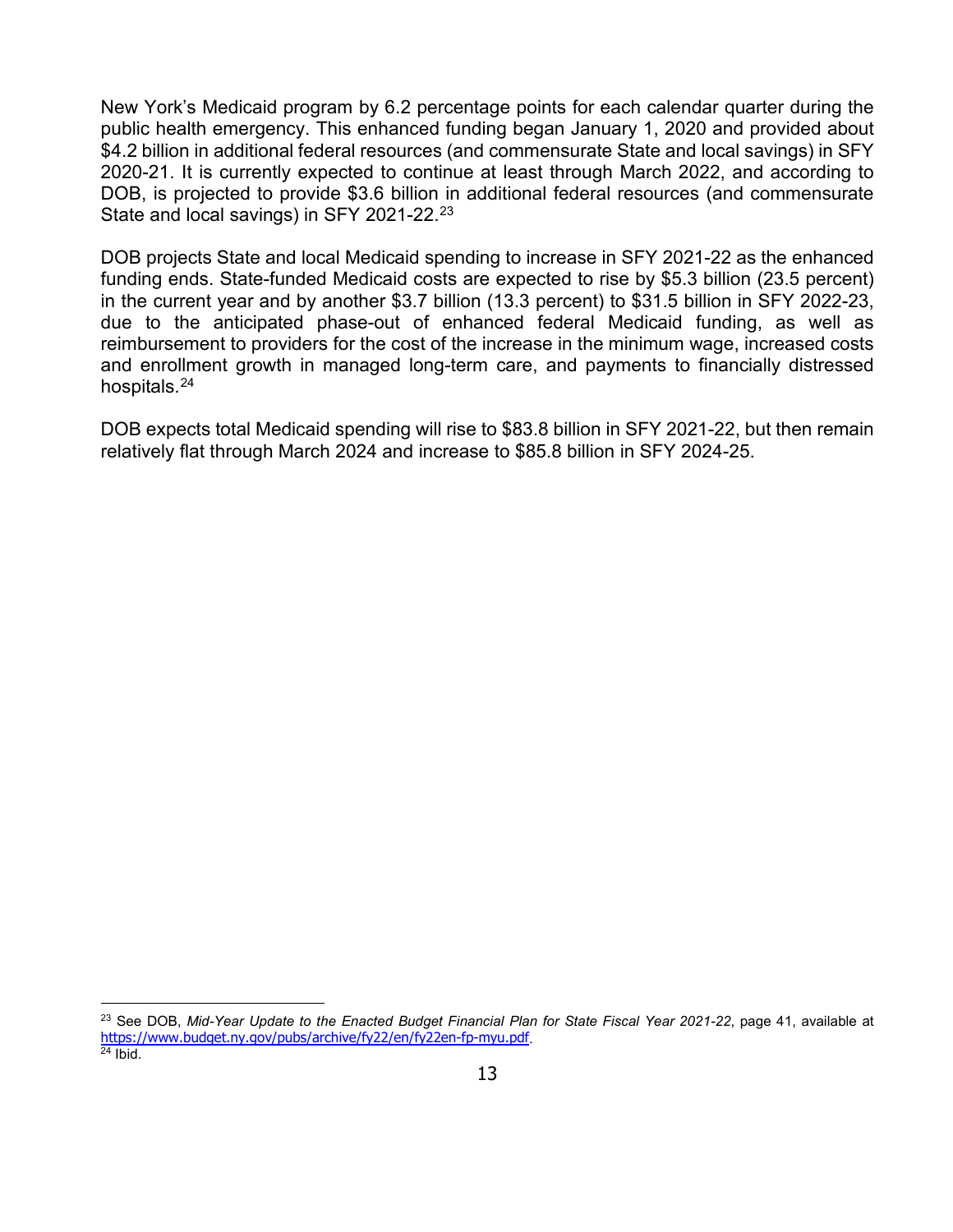## <span id="page-19-0"></span>IV. The Economy and Future Enrollment

The pandemic and the resulting economic decline helped to push the number of New Yorkers enrolled in Medicaid to record levels, as people experiencing income and job loss became eligible for and enrolled in the program. As shown in Figure 9, the jump in the State's unemployment rate from 3.9 percent in March 2020 to 16.2 percent in April 2020 triggered increases in Medicaid enrollment that have continued into 2021, even as joblessness has declined. Similar trends in Medicaid enrollment and joblessness occurred after the 2007-09 recession.

#### **Figure 9**



**DOH Medicaid Enrollment and State Unemployment Rate, 2007-2021**

As the Medicaid and CHIP Payment and Access Commission (MACPAC) points out, "employment growth tends to lag general economic growth following a recession, so individuals who obtain Medicaid during a downturn may not return to private coverage until long after the end of the official recession."[25](#page-19-1) In addition, there are "maintenance of effort" provisions included in federal COVID legislation that require states to provide continuous coverage for current enrollees and prohibit states from terminating most coverage during the public health emergency in exchange for enhanced FMAP. Therefore, New York and other states may

Sources: NYS DOH and U.S. Bureau of Labor Statistics.

<span id="page-19-1"></span><sup>&</sup>lt;sup>25</sup> See MACPAC, "Considerations for Countercyclical Financing Adjustments in Medicaid," June 2020 and available at [https://www.macpac.gov/wp-content/uploads/2020/06/Considerations-for-Countercyclical-Financing-Adjustments-in-](https://www.macpac.gov/wp-content/uploads/2020/06/Considerations-for-Countercyclical-Financing-Adjustments-in-Medicaid.pdf)

[Medicaid.pdf.](https://www.macpac.gov/wp-content/uploads/2020/06/Considerations-for-Countercyclical-Financing-Adjustments-in-Medicaid.pdf) MACPAC is a non-partisan legislative branch agency that provides policy and data analysis and makes recommendations to Congress, the U.S. Department of Health and Human Services and the states on issues affecting Medicaid and the State Children's Health Insurance Program.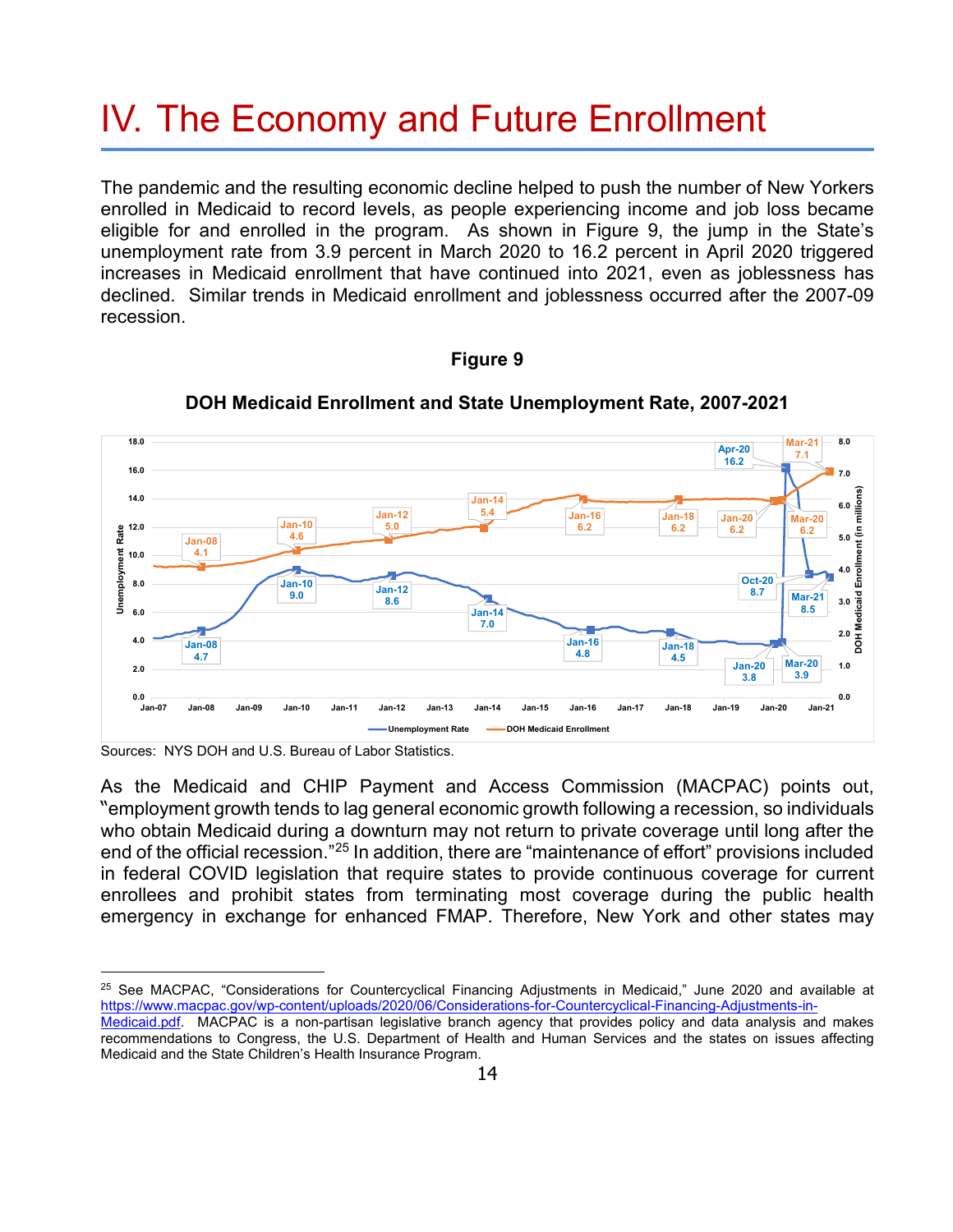continue to experience higher-than-average rates of enrollment growth for several years after the pandemic recession. [26](#page-20-0)

Figure 10 shows the experience during and after the 2007-09 recession. Even as average annual wages began to improve beginning in 2010 and continued to grow through the subsequent decade, State poverty rates increased starting in 2009 until they reached a high of 17.3 percent in 2013. Poverty rates began to trend lower starting in 2014, when the ACA Medicaid coverage expansion began in New York. As noted previously, enrollment plateaued in the period between 2015 and 2019 before increasing again in the pandemic.

### **Figure 10**





DOB's Mid-Year Update of the SFY 2021-22 Enacted Budget Financial Plan expects Medicaid enrollment to decrease by almost 1.3 million people (nearly 17 percent) by March 2023 and then to continue to fall in the next two years, as shown in Figure 11.

<span id="page-20-0"></span> $26$  Ibid.

Sources: NYS DOH and U.S. Census Bureau.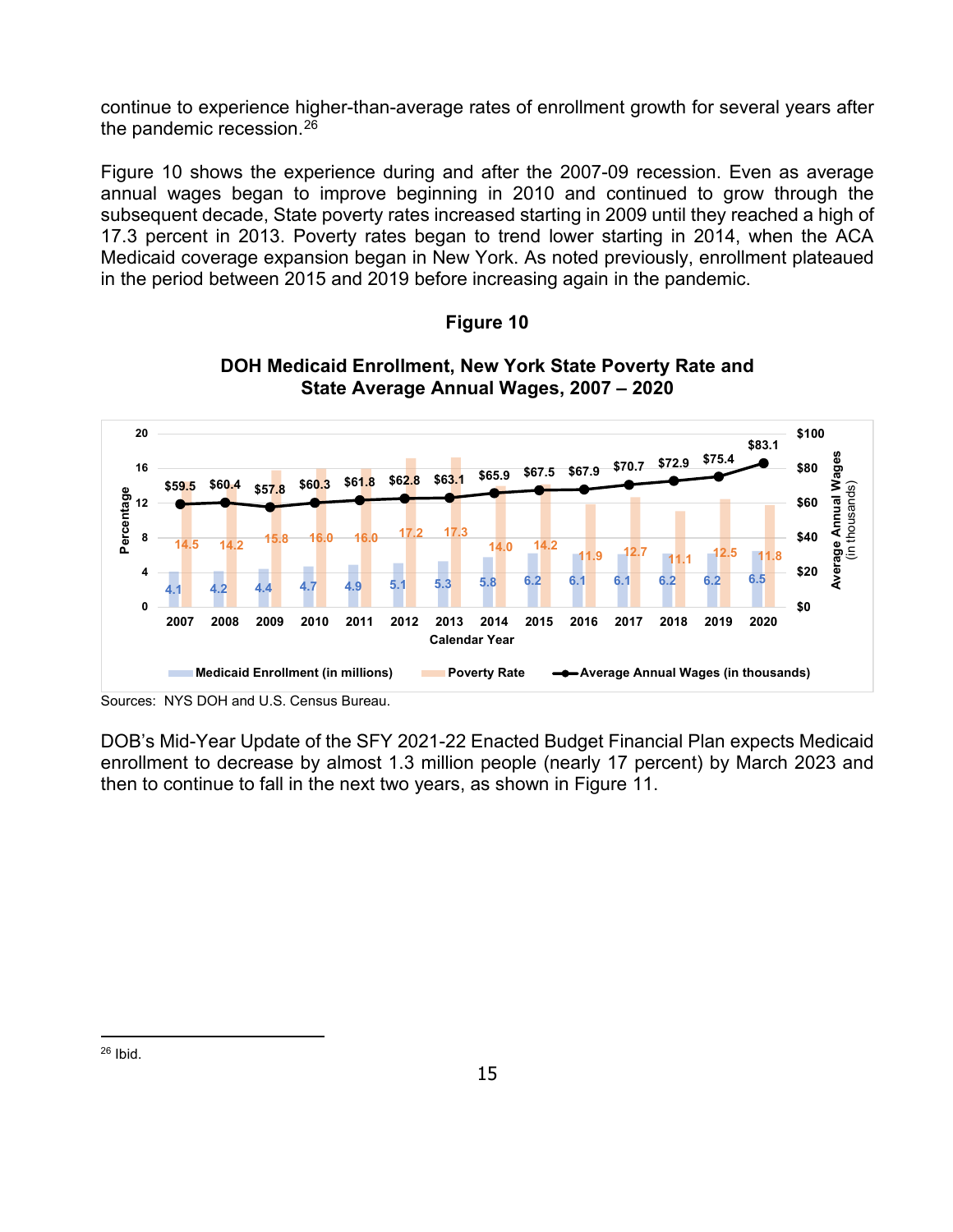|                               | 2020-21   | 2021-22   | 2022-23   | 2023-24      | 2024-25   |
|-------------------------------|-----------|-----------|-----------|--------------|-----------|
| Enrollment                    | 7,074,379 | 7,594,490 | 6,310,764 | 6,139,622    | 6,128,784 |
| <b>Spending (in millions)</b> |           |           |           |              |           |
| Federal                       | 45,054    | 47,988    | 44,322    | 42,884       | 43,786    |
| <b>State</b>                  | 22,532    | 27,835    | 31,541    | 32,674       | 33,909    |
| <u>Local</u>                  | 7,660     | 7,998     | 8,214     | <u>8,129</u> | 8,064     |
| Total                         | \$75,246  | \$83,821  | \$84,077  | \$83,687     | \$85,759  |

#### **Projected Medicaid Enrollment and Spending in New York, SFYs 2021 – 2025**

Source: DOB, Mid-Year Update.

Even as enrollment declines, the current Financial Plan expects little change in overall Medicaid spending until SFY 2024-25, when spending is projected to increase by 2.5 percent to \$85.8 billion. At the same time, Medicaid spending per enrollee is also projected to increase, rising by nearly 27 percent from \$11,037 in SFY 2021-22 to about \$14,000 per enrollee by March 2025. The federal share of Medicaid spending is expected to decrease as the enhanced COVID-related funding ends, but then tick up again, while the State share is projected to increase by more than \$11 billion over the Financial Plan period.

The State's experience since the Great Recession indicates Medicaid enrollment may not decline as swiftly as DOB anticipates, even as the economy continues to improve. If so, the Financial Plan could face significant additional out-year spending pressures. Holding figures for projected spending per enrollee constant, Figure 12 summarizes four potential scenarios:

(1) Scenario 1 - No Decline: enrollment does not decline but remains steady at approximately 7.6 million enrollees;

(2) Scenario 2 – Modest Decline: enrollment declines by 250,000 beginning in SFY 2022-23, less than a quarter of the decline expected in the Financial Plan;

(3) Scenario 3 – Partial Decline: enrollment declines by 500,000, or a third of the Financial Plan expectation; and

(4) Scenario 4 – Full Decline at Slower Rate: enrollment declines by nearly 1.5 million by SFY 2024-25, but at a slower pace than currently projected in the Financial Plan, about 500,000 annually.

The illustrative scenarios show that slower-than-anticipated enrollment declines would produce fiscal pressures on spending beginning in SFY 2022-23. For example, if only a third of the assumed decline (500,000 enrollees) is realized, there could be an additional \$10.4 billion in total costs, reflecting federal, State and local shares, including \$3.9 billion in State costs in that year. As detailed in Figure 12, the unanticipated total annual costs under these alternative scenarios range from \$6.5 billion (assuming enrollment only declines by about 1 million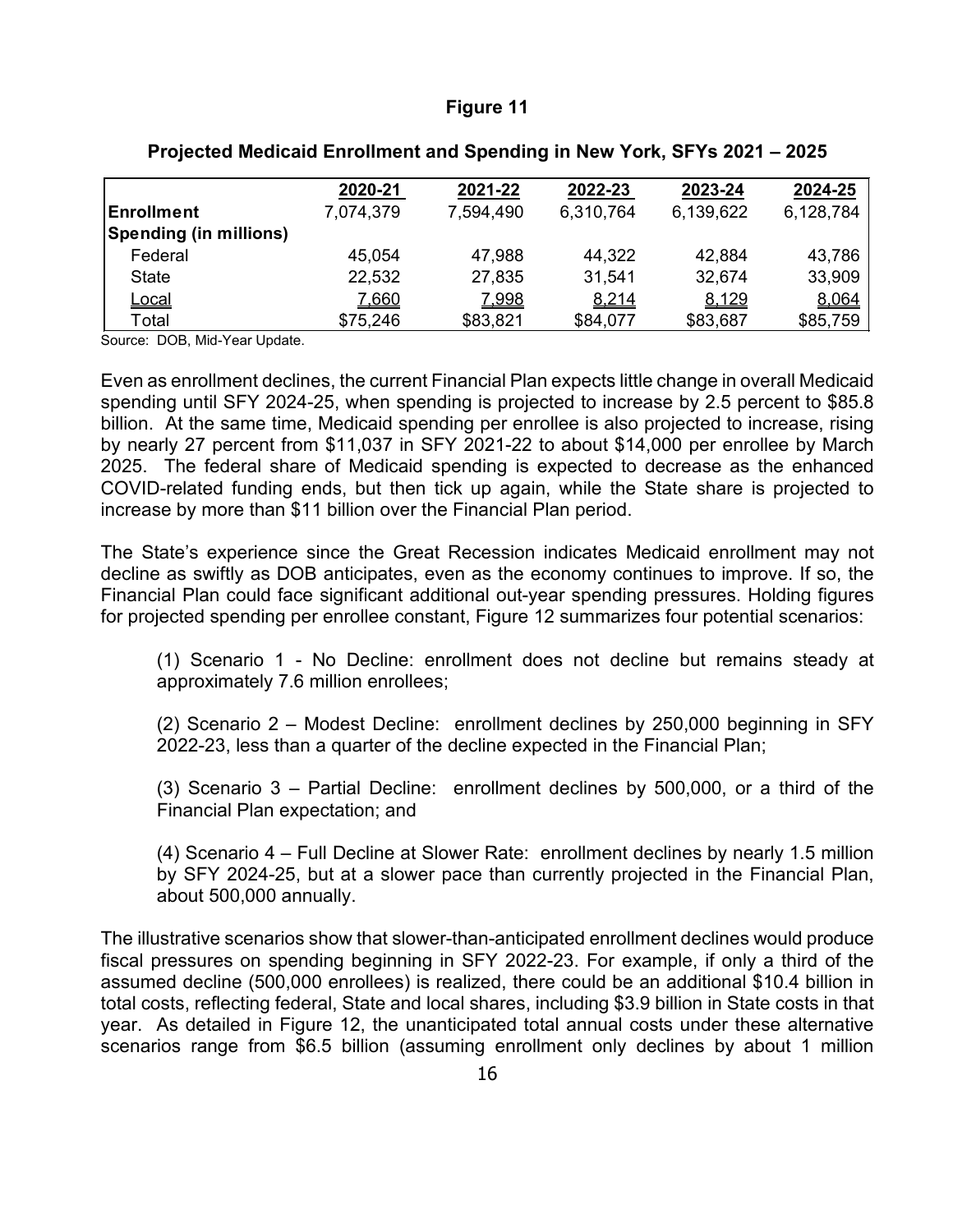individuals by March 2024) to \$20.5 billion (assuming Medicaid enrollment does not decline at all by March 2025). The State share of these costs – estimated in a range of \$2.5 billion to \$8.1 billion – would have a significant impact on the financial plan.

## **Figure 12**

### **Risk Analysis of Medicaid Enrollment and Spending Projections, SFYs 2021-2025**

|                                                           | SFY 2020-21 | SFY 2021-22 | SFY 2022-23 | SFY 2023-24 | SFY 2024-25 |
|-----------------------------------------------------------|-------------|-------------|-------------|-------------|-------------|
| <b>DOB Enrollment Projections (in millions of people)</b> | 7.07        | 7.59        | 6.31        | 6.14        | 6.13        |
| Spending Projections (in millions of dollars)             |             |             |             |             |             |
| Total                                                     | \$75,246    | \$83,821    | \$84,077    | \$83,687    | \$85,759    |
| Per Enrollee Spending                                     | 10,636      | 11,037      | 13,323      | 13,631      | 13,993      |
| <b>Alternative Enrollment Scenarios</b>                   |             |             |             |             |             |
| Scenario 1: No Decline                                    |             |             |             |             |             |
| <b>Enrollment Projections (in millions of people)</b>     | 7.14        | 7.59        | 7.59        | 7.59        | 7.59        |
| Spending Projections (in millions of dollars)             |             |             |             |             |             |
| Total                                                     | \$75,246    | \$83,821    | \$101,180   | \$103,518   | \$106,268   |
| <b>Total Cost Increase</b>                                |             |             | 17,103      | 19,831      | 20,509      |
| <b>Estimated State Share Cost Increase</b>                |             |             | 6,416       | 7,743       | 8,109       |
| Scenario 2: Modest Decline                                |             |             |             |             |             |
| <b>Enrollment Projections (in millions of people)</b>     | 7.14        | 7.59        | 7.34        | 7.34        | 7.34        |
| <b>Spending Projections (in millions of dollars)</b>      |             |             |             |             |             |
| Total                                                     | \$75,246    | \$83.821    | \$97,849    | \$100,110   | \$102,770   |
| <b>Total Cost Increase</b>                                |             |             | 13,772      | 16,423      | 17,011      |
| <b>Estimated State Share Cost Increase</b>                |             |             | 5,167       | 6,412       | 6,726       |
| Scenario 3: Partial Decline                               |             |             |             |             |             |
| <b>Enrollment Projections (in millions of people)</b>     | 7.14        | 7.59        | 7.09        | 7.09        | 7.09        |
| Spending Projections (in millions of dollars)             |             |             |             |             |             |
| Total                                                     | \$75,246    | \$83,821    | \$94,518    | \$96,702    | \$99,272    |
| <b>Total Cost Increase</b>                                |             |             | 10,441      | 13,015      | 13,513      |
| <b>Estimated State Share Cost Increase</b>                |             |             | 3,917       | 5,082       | 5,343       |
| Scenario 4: Full Decline at Slower Rate                   |             |             |             |             |             |
| <b>Enrollment Projections (in millions of people)</b>     | 7.14        | 7.59        | 7.11        | 6.62        | 6.13        |
| Spending Projections (in millions of dollars)             |             |             |             |             |             |
| Total                                                     | \$75,246    | \$83,821    | \$94,671    | \$90,199    | \$85,759    |
| <b>Total Cost Increase</b>                                |             |             | 10,594      | 6,512       | 0           |
| <b>Estimated State Share Cost Increase</b>                |             |             | 3,974       | 2,542       | 0           |

Sources: DOB data and OSC analysis.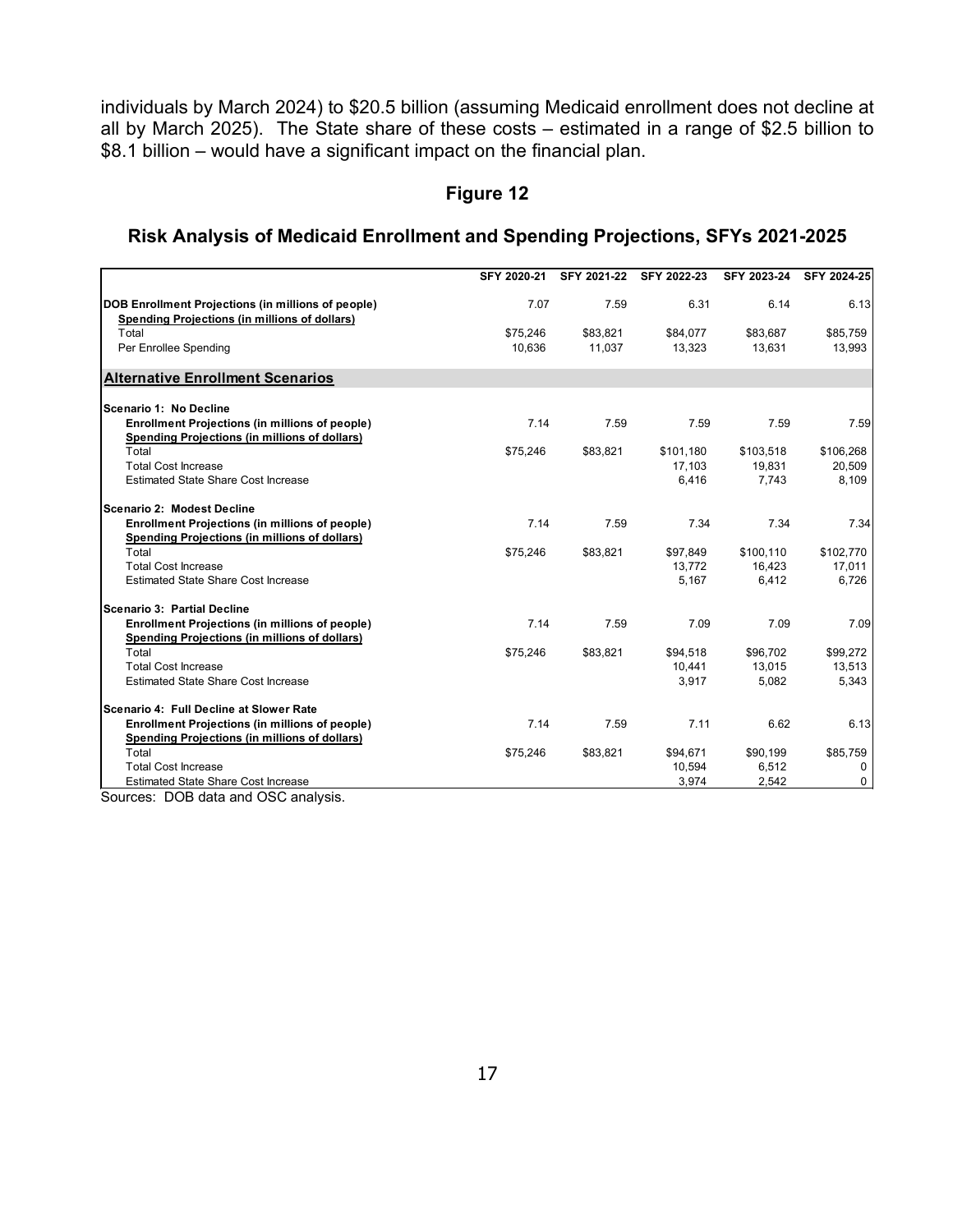## <span id="page-23-0"></span>V. Recommendations

Medicaid is a critical support for millions of New Yorkers and represents the largest spending program in the State budget, at \$67.6 billion in State and federal spending or 36.2 percent of the State's All Funds disbursements in SFY 2020-21. Due to the rapid enrollment increase driven by the COVID-19 pandemic, enrollment is projected to peak at almost 7.6 million in the current fiscal year, and federal legislation locks in continued coverage so long as states benefit from enhanced FMAP. While this enhanced rate currently is set to expire in March 2022, federal agencies have acknowledged that enrollment declines will likely lag the end of the recession, perhaps significantly. Therefore, enhanced FMAP rates should be extended until any lingering health care or economic impacts are fully resolved.

As the economy recovers and labor markets settle, it is unclear to what extent and on what timeline enrollment in Medicaid will decline. Federal and state policy changes have loosened the connection between economic swings and enrollment, with the State experiencing elevated pre-pandemic enrollment levels despite improving economic circumstances after the Great Recession. Given the budgetary size of the Medicaid program, it presents uniquely challenging risks to the State financial plan and State policy makers should take the following actions to ensure the long-term viability of the program:

- **Closely Monitor Enrollment Trends.** As the State economy continues to recover from the economic disruptions caused by the pandemic, the specific impacts to Medicaid enrollment levels are difficult to predict with any degree of certainty due to the unparalleled circumstances. While DOB forecasts a reduction of nearly 1.5 million enrollees, or 19 percent of total caseload, there is no historical precedent for such a reduction in the program. To ensure that timely actions can be taken to mitigate the impact of any shortfall in the anticipated enrollment declines, policy makers must actively and closely monitor monthly enrollment levels and costs per enrollee.
- **Engage Stakeholders in Developing Strategies to Protect Quality of Care and Contain Costs.** Two comprehensive efforts to identify cost-containment measures were completed under the Medicaid Redesign Team (MRT) processes in 2011 and 2020, resulting in actions estimated by DOB to generate Medicaid savings of \$2.7 billion and \$2.2 billion, respectively, for each year and intended to restrain spending growth in future years. The MRT processes benefited from collaborative engagement between stakeholders with a wide range of interests, as well as opportunities for public participation. Nonetheless, the MRT II process commenced *after* the identification of \$4 billion of costs in excess of the targeted Medicaid spending growth rate, was completed in less than two months from inception to finalized recommendations, and could have benefited from a more deliberative process with wider engagement of stakeholders.

In light of the historically unprecedented circumstances related to forecasting enrollment changes following a pandemic and the outsized impact of Medicaid enrollment on the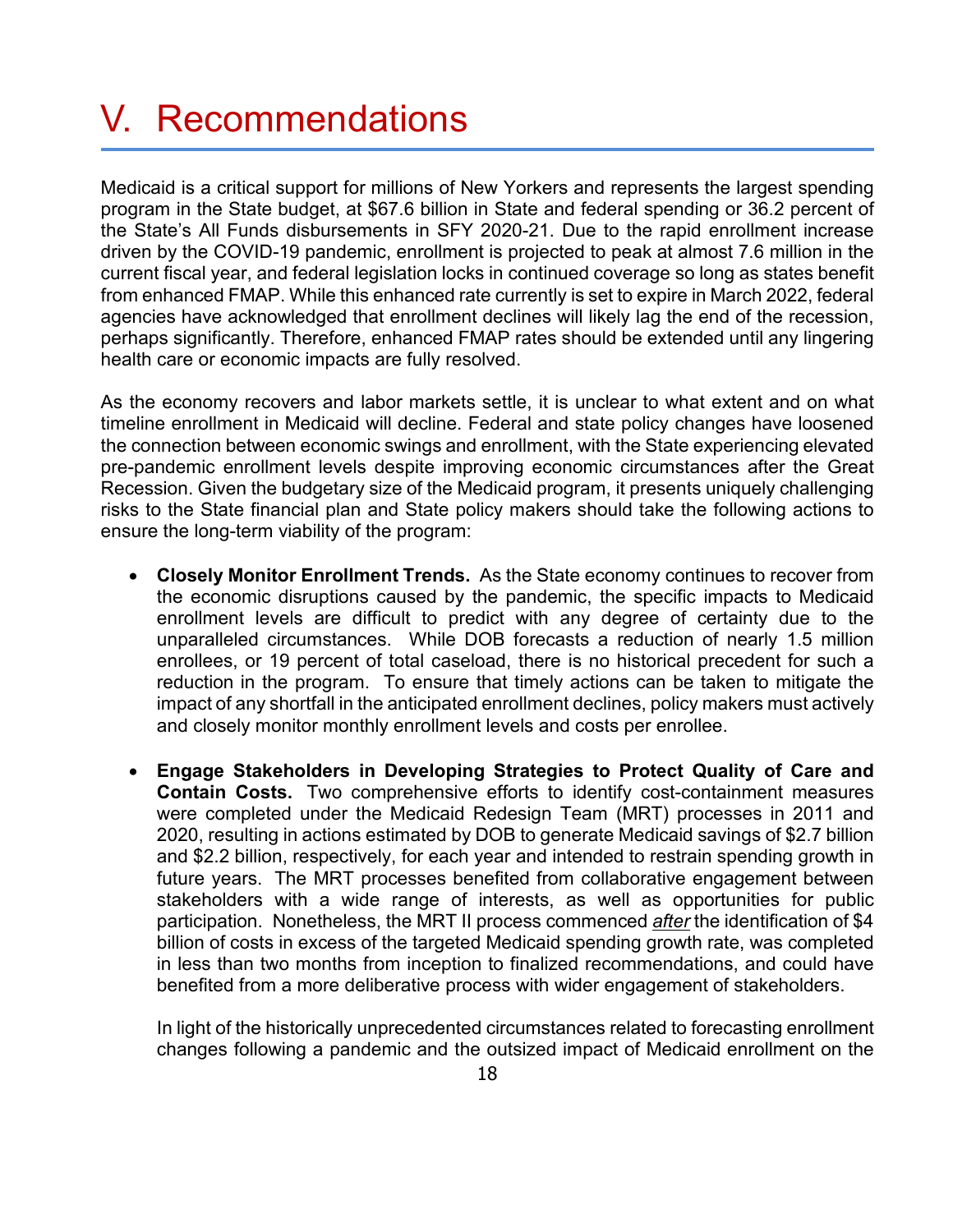overall Financial Plan, policy makers should consider a more timely and more deliberative stakeholder engagement process to ensure the financial viability of the State Medicaid program in the years ahead.